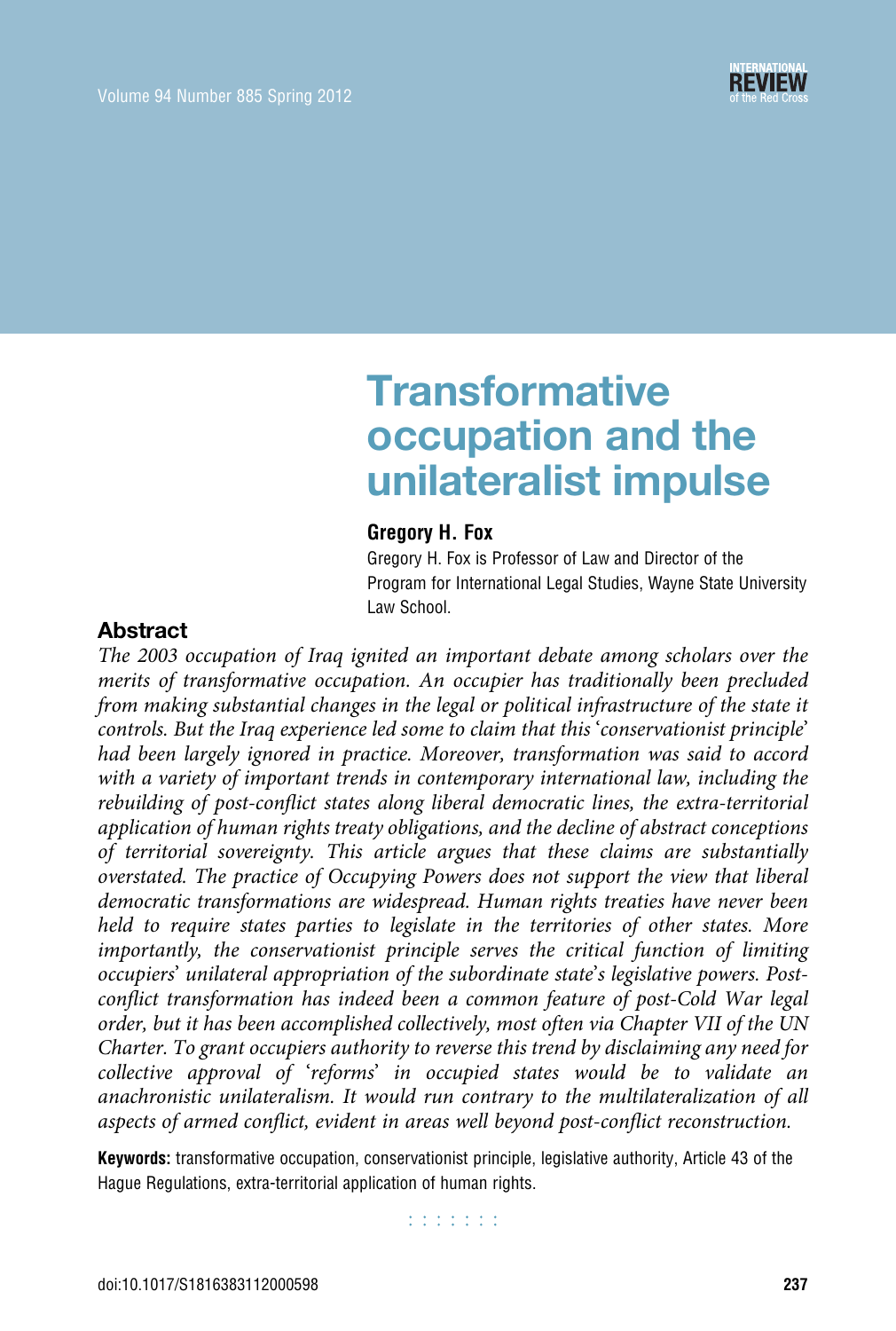Shortly after the United States and United Kingdom began their occupation of Iraq in April 2003, the two governments announced an ambitious program of reform. The occupiers' governing authority, the Coalition Provisional Authority (CPA), declared that it would exercise 'all executive, legislative and judicial authority' in Iraq to advance 'efforts to restore and establish national and local institutions for representative governance and facilitat[e] economic recovery and sustainable reconstruction and development'. <sup>1</sup> In the fourteen months that followed, the CPA pursued these goals with abandon, issuing decrees that fundamentally remade Iraq's legal, political, military, and economic institutions.2 If one looked only at Iraq's written law, one might conclude that in just over a year the country had been transformed from an authoritarian one-party state with a centrally planned economy to a liberal democracy with one of the most permissive free-market systems in the world.

The Iraqi reforms posed a dilemma for international lawyers. On the one hand they presented a direct challenge to the traditional law of belligerent occupation. As codified in the 1907 Hague Regulations and the Fourth Geneva Convention of 1949, occupation law casts occupying powers as mere trustees who do not assume the legislative competence of ousted de jure sovereigns.<sup>3</sup> Article 43 of the Hague Regulations famously requires occupiers to respect the laws in force in the country 'unless absolutely prevented'. <sup>4</sup> This 'conservationist principle', which limits the occupier's legislative authority, demarcates a critical boundary between occupation and annexation.5 Occupiers enjoy limited legislative authority because they lack full sovereign rights over the territory, something annexation would presumably supply. But annexation is profoundly antithetical to contemporary international law.6 In the traditional view, therefore, a 'reformist occupation' is a virtual oxymoron. As the UK Attorney General concluded on the eve of the Iraqi

- 1 The Coalition Provisional Authority, 'Coalition Provisional Authority Regulation Number 1', 16 May 2003, CPA/REG/16 May 2003/01, sec. 1(2), available at: <http://www.iraqcoalition.org/regulations/> (last visited 15 March 2012).
- 2 Special Inspector-General for Iraq Reconstruction, Hard Lessons: The Iraq Reconstruction Experience, U.S. Government Printing Office, Washington, DC 2009, p. 326: '[t]he CPA adopted a maximalist approach to reconstruction, developing plans to transform every aspect of Iraqi society, from the banking system to traffic laws'; E. Anthony Wayne, Assistant Secretary for Economic and Business Affairs, Testimony Before the Senate Banking Subcommittee on International Trade and Finance, 11 February 2004, available at: <http://2001-2009.state.gov/e/eeb/rls/rm/29288.htm> (last visited 15 March 2012): 'U.S. assistance is predicated on and directed toward reforming Iraq's society and economy. A new, prosperous, peaceful Iraq must be a democratic, free enterprise Iraq, fully integrated into the community of nations.' For a detailed description of the CPA reforms, see Gregory H. Fox, 'The occupation of Iraq', in Georgetown Journal of International Law, Vol. 36, No. 2, 2005, p. 197.
- 3 Regulations Respecting the Laws and Customs of War on Land, annex to Convention [IV] Respecting the Laws and Customs of War on Land, 18 October 1907 (hereafter Hague Regulations), Art. 43; Convention Relative to the Protection of Civilian Persons in Time of War, 12 August 1949 (hereafter GV IV), Art. 64.
- 4 Article 43 provides in full, 'The authority of the legitimate power having in fact passed into the hands of the occupant, the latter shall take all the measures in his power to restore, and ensure, as far as possible, public order and safety [civil life], while respecting, unless absolutely prevented, the laws in force in the country' (emphasis added).
- 5 Gregory H. Fox, Humanitarian Occupation, Cambridge University Press, Cambridge, 2008, pp. 233-237.<br>6 See generally, Sharon Korman, The Right of Conquest: The Acquisition of Territory by Force in
- See generally, Sharon Korman, The Right of Conquest: The Acquisition of Territory by Force in International Law and Practice, Clarendon Press, Oxford, 1996.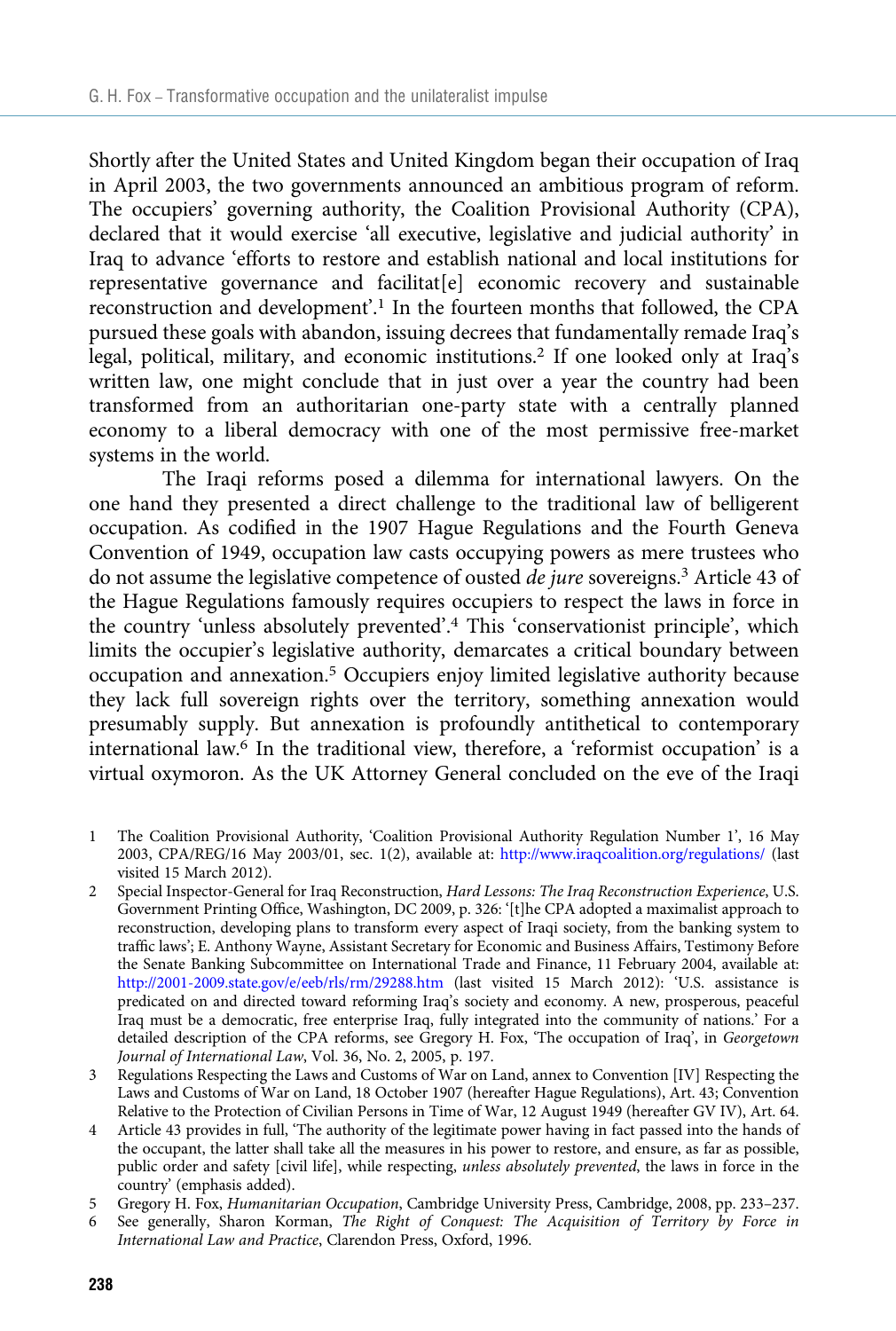

invasion, 'wide-ranging reforms of governmental and administrative structures would not be lawful'. 7

This is not to say that an occupier is without legislative authority. That authority may be quite broad and permit a wide range of changes to local law, but the capacity to legislate must be commensurate with the temporary nature of occupation. Reforms deemed necessary to the tasks of occupation administration or to avoid the occupier enforcing local laws that infringe fundamental human rights are, in this view, necessary consequences of an occupier assuming temporary political authority. That is, they are essential to occupation being both effective and humane. There is even a plausible argument that an occupation lasting for many years (read Israel's) may require more extensive reforms since, as Adam Roberts observes, '[d]uring a long occupation, many practical problems may arise that do not admit of mere temporary solutions based on the idea of preserving the status quo ante'. <sup>8</sup> But reforms explicitly designed to outlast the occupation and address problems unrelated to the occupier's immediate security or governance concerns are not justifiable on ground that they are necessary for efficient administration during the occupation. Instead, as Nehal Bhuta puts it, transformative occupation derives its legitimacy 'from the promise of the order to come'. <sup>9</sup> Such an occupation – again in the traditional view – appropriates legislative authority properly reserved for a locally chosen government that will follow the occupier's departure.<sup>10</sup>

But the transformation of Iraq was not without normative roots.<sup>11</sup> The Iraq reforms seemed to resonate with many important trends in contemporary international law. They explicitly promoted human rights and democratic governance. They sought to bring political stability to a state emerging from armed conflict and years of authoritarian rule, a set of tasks now regularly undertaken by the United Nations and various regional organizations. They sought to open the Iraqi economy to foreign investment and greater integration within the global economy. They seemed consistent with the trajectory of occupation law more generally, which began as a means of securing the military objectives of European powers (though not when they operated outside Christian Europe) but moved in the

- 7 John Kampfner, 'Blair was told it would be illegal to occupy Iraq', in New Statesman, 26 May 2003, pp. 16–17 (reprinting Memorandum from The Rt. Hon. Lord Goldsmith, QC to the Prime Minister, dated 26 March 2003).
- 8 Adam Roberts, 'Prolonged military occupation: the Israeli-occupied territories since 1967', in American Journal of International Law, Vol. 84, No. 1, 1990, p. 52.
- 9 Nehal Bhuta, 'The antinomies of transformative occupation', in European Journal of International Law, Vol. 16, No. 4, 2005, p. 737 (italics omitted).
- 10 Even the Israeli Supreme Court, which has regularly upheld changes to laws in the Palestinian territories, recognized the illegitimacy of future-oriented reforms. In the Elon Moreh case the Court concluded that 'no military government may create in its area facts for its military purposes that are intended from the very start to exist even after the termination of military rule in that area, when the fate of the territory after the termination of the military rule is unknown'. High Court of Justice (HCJ) 390/79, Dweikat et al. v. Government of Israel et al., 1979, 34(1) PD 1, 22.
- 11 For a creative effort to characterize the Iraq transformation not as regime change but as a by-product of legitimate security-related reforms, see Michael N. Schmitt and Charles H. B. Garraway, 'Occupation policy in Iraq and international law', in Harvey Langholtz, Boris Kondoch, and Alan Wells (eds), International Peacekeeping: The Yearbook of International Peace Operations, Vol. 9, 2004, pp. 27, 36, n. 54 ('democratization may certainly be a fortuitous by product of valid security actions, as it is in this case'.)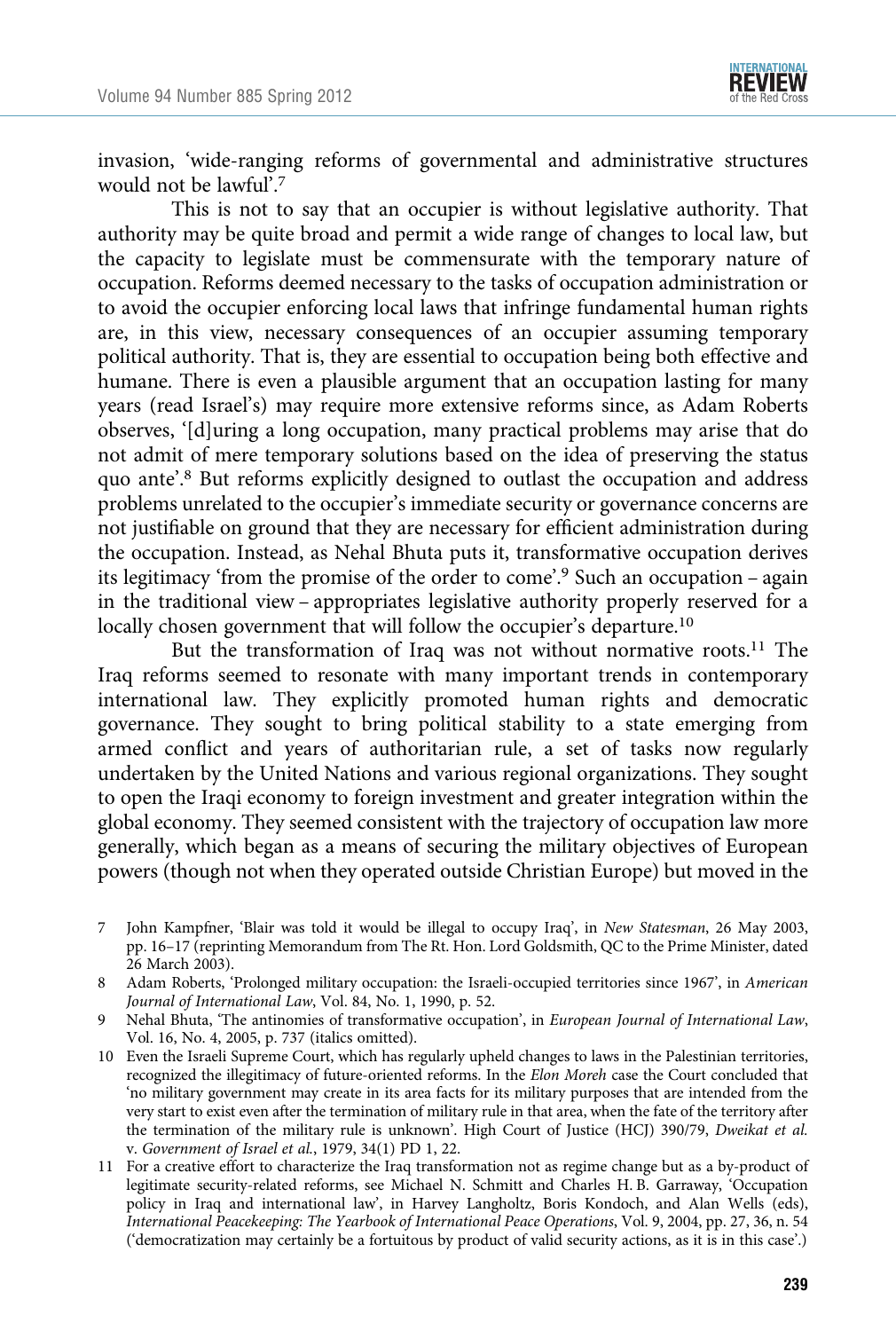post-World War II era to provide a 'bill of rights' to inhabitants of all occupied territories.<sup>12</sup> And the Iraqi reforms seemed to confirm the common observation that for most of its history the conservationist principle has been observed only in the breach, flouted and ignored so frequently that its prescriptions bear little relation to state practice of the past few decades.<sup>13</sup> According to this view, the CPA's blatant disregard for the conservationist principle simply affirmed its anachronism in an age when external reform of national institutions – particularly of the liberal democratic variety – is a common and widely accepted practice.14

Each of these arguments figured prominently in the outpouring of scholarly commentary on occupation law in the years following the invasion of Iraq.<sup>15</sup> Professor Adam Roberts introduced the term 'transformative occupation' to describe Iraq and other occupations 'whose stated purpose (whether or not actually achieved) is to change states that have failed, or have been under tyrannical rule'.<sup>16</sup> Much of the commentary recognized the novelty of transformative occupation: unlike earlier innovations such as the Fourth Geneva Convention that sought to protect the population of occupied states from depredations by occupiers,

- 12 Eyal Benvenisti, The International Law of Occupation, Princeton University Press, Princeton, 1993, p. 105; Grant T. Harris, 'The era of multilateral occupation', in Berkeley Journal of International Law, Vol. 24, No. 1, 2006, pp. 15–19; N. Bhuta, above note 9, pp. 728–729.
- 13 N. Bhuta, above note 9, p. 734; Major Breven C. Parsons, 'Moving the law of occupation into the twentyfirst century', in Naval Law Review, Vol. 57, 2009, No. 1, pp. 14–15.
- 14 As one CPA legal advisor put it, '[a]t the very least ... whatever customary law Article 43 purported to declare in 1907, that law appears to have been overtaken by history and the new norms of state-building in failed and post-conflict states'. Brett H. McGurk, 'Revisiting the law of nation-building: Iraq in transition', in Virginia Journal of International Law, 2004–2005, Vol. 45, pp. 451, 459.
- 15 In addition to the works already cited, the literature includes Ralph Wilde, 'Complementing occupation law? Selective judicial treatment of the suitability of human rights norms', in Israel Law Review, Vol. 42, No. 1, 2009, pp. 80–100; Eyal Benvenisti, 'The origins of the concept of belligerent occupation', in Law and History Review, Vol. 26, No. 3, 2008, pp. 621–648; Noemi Gal-Or, 'Suspending sovereignty: reassessing the interlocking of occupation, failed and fragile state, responsibility to protect, and international trusteeship (lessons from Lebanon)', in Israel Law Review, Vol. 41, 2008, pp. 302–330; Kenneth Watkin, 'Maintaining law and order during occupation: breaking the normative chains', in Israel Law Review, Vol. 41, 2008, p. 175–200; Aeyal M. Gross, 'Human proportions: are human rights the emperor's new clothes of the international law of occupation?', in European Journal of International Law, Vol. 18, No. 1, 2007, pp. 1–35; Hamada Zahawi, 'Redefining the laws of occupation in the wake of Operation Iraqi "Freedom" ', in California Law Review, Vol. 95, No. 6, 2007, pp. 2295–2352; Ebrahim Afsah, 'Limits and limitations of power: the continued relevance of occupation law', in German Law Journal, Vol. 7, No. 6, 2006, pp. 563-590; John Cerone, 'Human dignity in the line of fire: the application of international human rights law during armed conflict, occupation, and peace operations', in Vanderbilt Journal of Transnational Law, Vol. 39, 2006, pp. 1447–1510; Steven R. Ratner, 'Foreign occupation and international territorial administration', in European Journal of International Law, Vol. 16, No. 4, 2005, pp. 695–719; Marco Sassòli, 'Legislation and maintenance of public order and civil life by occupying powers', in European Journal of International Law, No. 16, No. 4, 2005, pp. 661-694; David W. Glazier, 'Ignorance is not bliss: the law of belligerent occupation and the U.S. invasion of Iraq', in Rutgers Law Review, Vol. 58, No. 1, 2005, pp. 121–194; Marten Zwanenburg, 'Existentialism in Iraq: Security Council Resolution 1483 and the law of occupation', in International Review of the Red Cross, Vol. 86, No. 856, 2004, pp. 745–769; Bartram S. Brown, 'Intervention, self-determination, democracy and the residual responsibilities of the occupying power in Iraq, in UC Davis Journal of International Law & Policy, Vol. 11, No. 1, 2004, pp. 23–73; Mahmoud Hmoud, 'The use of force against Iraq: occupation and Security Council Resolution 1483', in Cornell International Law Journal, Vol. 36, No. 3, 2004, pp. 435–454.
- 16 Adam Roberts, 'Transformative military occupation: applying the laws of war and human rights', in American Journal of International Law, Vol. 100, No. 3, 2006, p. 580.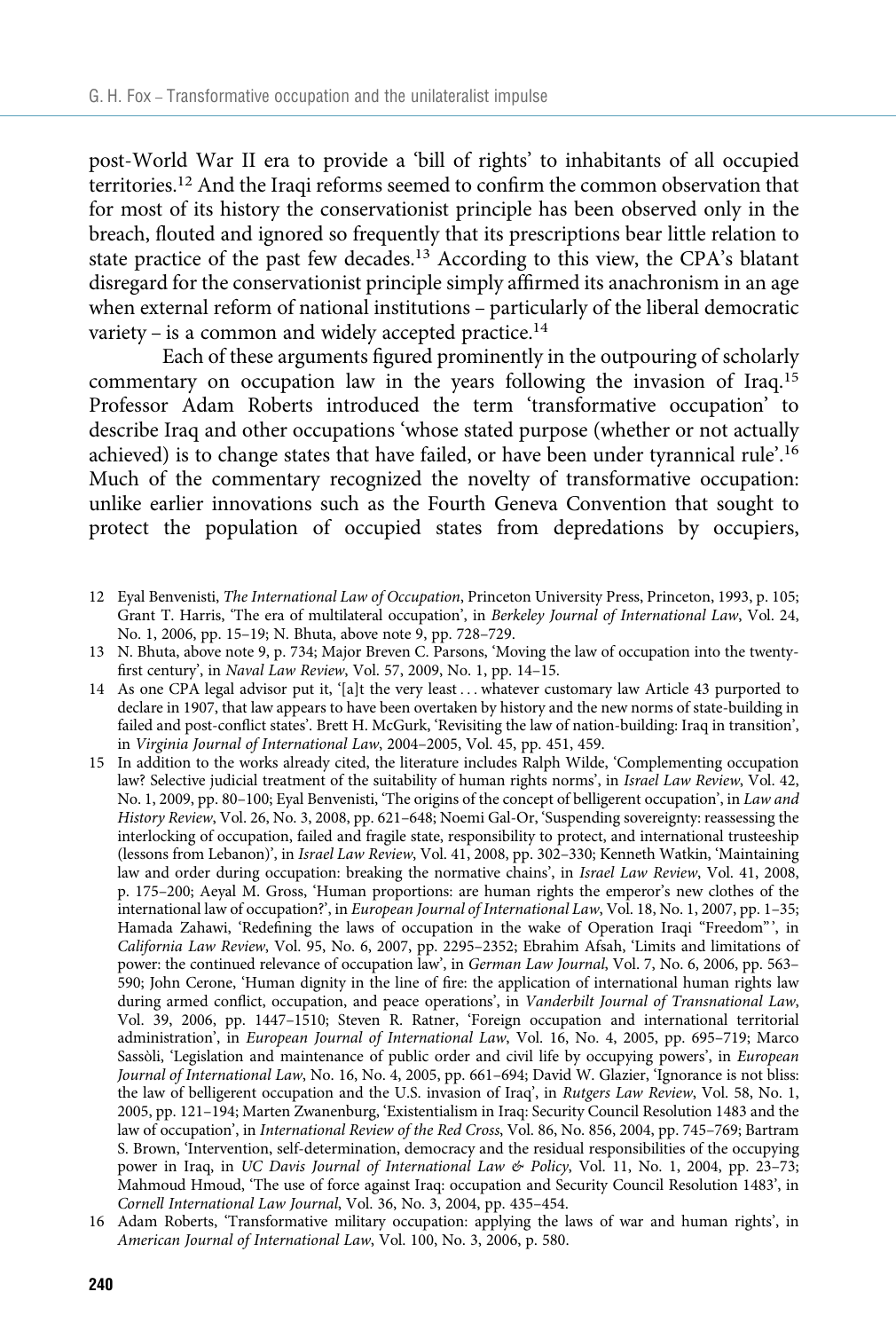

transformative occupation sought to legitimize rights-enhancing acts of legislative and constitutional change. Transformative occupation has thus been viewed as involving transformation away from repressive closed political systems and towards democratic systems that more closely adhere to international standards of governance and individual rights. From this perspective, the countervailing policies represented by the conservationist principle seemed weak indeed. Conserving existing law makes sense when the alternative is repression or even plunder by an occupier. But when the alternative is greater protection of human rights and the introduction of democratic politics, the principle appears regressive and even anachronistic.

These are compelling arguments. In this article I will suggest that they are almost all overstated, in some cases substantially so. The exaggerated nature of the conservationist principle's reported demise is critical in assessing the shifting normative expectations described by the principle's critics. Viewed in isolation, these claims might suggest that the conservationist principle survives with only a tenuous link to the policy assumptions, surrounding doctrines, and factual underpinnings of current international law. But I would like to argue that the conservationist principle retains a critical utility in contemporary law, indeed so critical that, I will argue, a presumption should exist against its demise or replacement by a doctrine of transformative occupation. The exaggerated nature of the criticism suggests that this presumption has not been rebutted in any convincing manner.

One certainly cannot deny that expectations for occupations have radically changed. Despite being outsiders to the territories, occupiers cannot be indifferent to the plight of citizens and so cannot treat their control as no more than an opportunity to bargain with the ousted regime over the terms of its return. The days of occupation as a means to secure the prerogatives of political elites are over, as they are for almost all aspects of armed conflict. But it is one thing to say that occupiers should refrain from neglecting or mistreating inhabitants. It is another to grant them licence to become agents of constitutional revolutions, which was effectively what occurred in Iraq. That task cannot be left to the unilateral discretion of a single state.

In summary, I argue the following. One of the singular achievements of the post-Cold War era has been a move toward realizing the UN Charter's goal of multilateralizing armed conflict. In particular, reconstruction of post-conflict states is now a regular feature of Security Council resolutions, under Chapter VII of the Charter. In assuming the role of an agent for change in post-conflict societies, the Council has performed a critical sorting function: it has legitimized collective involvement in matters of governance and social relations that sit at the heart of states' domestic prerogatives, and it has delegitimized unilateral efforts to the same ends. Enshrining transformative occupation into doctrine threatens to reverse that hard-won legitimacy, for its only consequence would be to empower unilateral state occupiers.

Such a costly step, whatever its purported benefits, should come only after clear and convincing evidence that the conservationist principle has been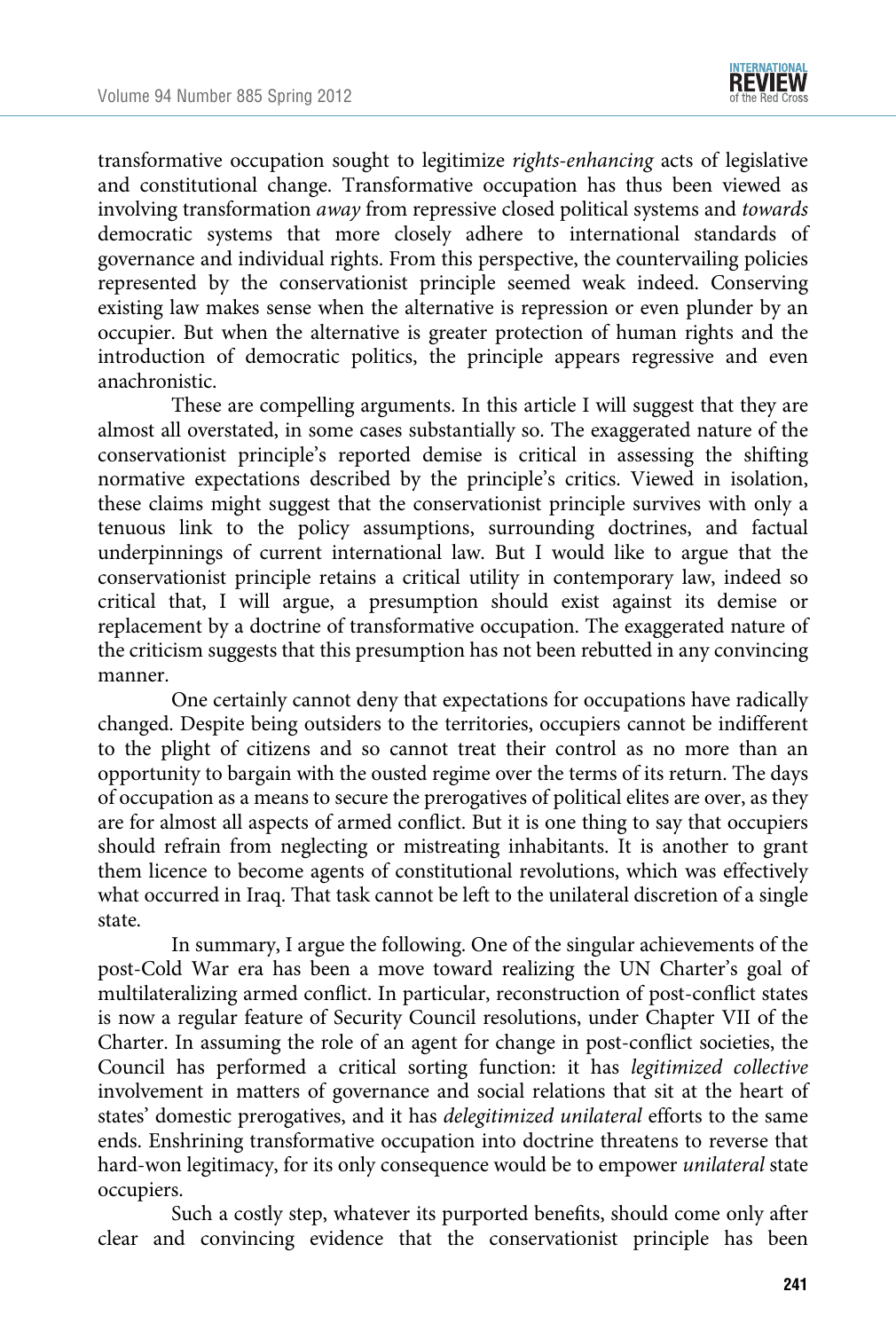thoroughly eroded. That appears lacking. While occupation law more generally has often been honoured in the breach, Iraq literally stands alone as the only example in the post-Cold War era of a liberal and democratic transformative occupation. While some commentators seek to include multilateral post-conflict missions on the list of transformative occupations – a move that would make the practice appear quite common and widely accepted – conflation of multilateral and unilateral transformative projects is highly problematic. The former arose in large part in order to delegitimize the latter. Finally, while the extra-territorial application of human rights obligations is now increasingly accepted, those instruments provide a mandate for legislative change only in a narrow set of circumstances. Those circumstances have yet to find their way before an international court or treaty body, none of which has found human rights instruments to provide a mandate for extraterritorial legislative action.

## How transformation challenges occupation law: refining the problem

The challenge that transformative occupation presents to the conservationist principle is quite unlike the problems previously faced by occupation law. Much of the commentary on transformative occupation misses this disjunction, describing a steady erosion of occupation norms through the second half of the twentieth century, culminating in the wholesale transformation of Iraqi in 2003. Iraq plays such a prominent role in these analyses precisely because it is linked to this prior history.

The Fourth Geneva Convention (and its elaboration in Additional Protocol I) was the last major innovation in occupation law. Geneva law has famously been described as providing a 'bill of rights' for the occupied population.<sup>17</sup> After two world wars in which occupiers committed widespread brutalities and sought to bend local law to their own interests, the obvious priority for the treaty's drafters was to strengthen individual rights protections in the territories.18 That it did. Seeking to remedy the inadequacies of Hague law, its numerous restraints assumed an occupier unconcerned, to say the least, with the welfare of individuals.<sup>19</sup>

<sup>17</sup> E. Benvenisti, above note 12, p. 105.

<sup>18</sup> Theodor Meron, 'The humanization of humanitarian law', in American Journal of International Law, Vol. 94, No. 2, 2000, p. 245 : '[t]he Fourth Geneva Convention reflects the felt need to enhance the protection of individuals and populations, especially in occupied territories'. Introducing commentary on the new occupation norms, Pictet summarized the recent history that the Convention was designed to address: '[d]uring the Second World War whole populations were excluded from the application of the laws governing occupation and were thus denied the safeguards provided by those laws and left at the mercy of the Occupying Power'. Jean S. Pictet (ed.), The Geneva Conventions of 12 August 1949: Commentary, (IV) Geneva Convention Relative to the Protection of Civilian Persons in Time of War, International Committee of the Red Cross (ICRC), Geneva, 1958, Art. 47, p. 273.

<sup>19</sup> Rights protections are dispersed throughout the Fourth Geneva Convention and include protections from discrimination (Art. 27), impositions on honour and dignity (Art. 27), physical or moral coercion (Art. 31), physical suffering (Art. 32), collective punishments (Art. 33), intimidation, retribution, the taking of hostages or pillage (Arts. 33 and 34), mass or individual forced transfers (Art. 49), compulsion to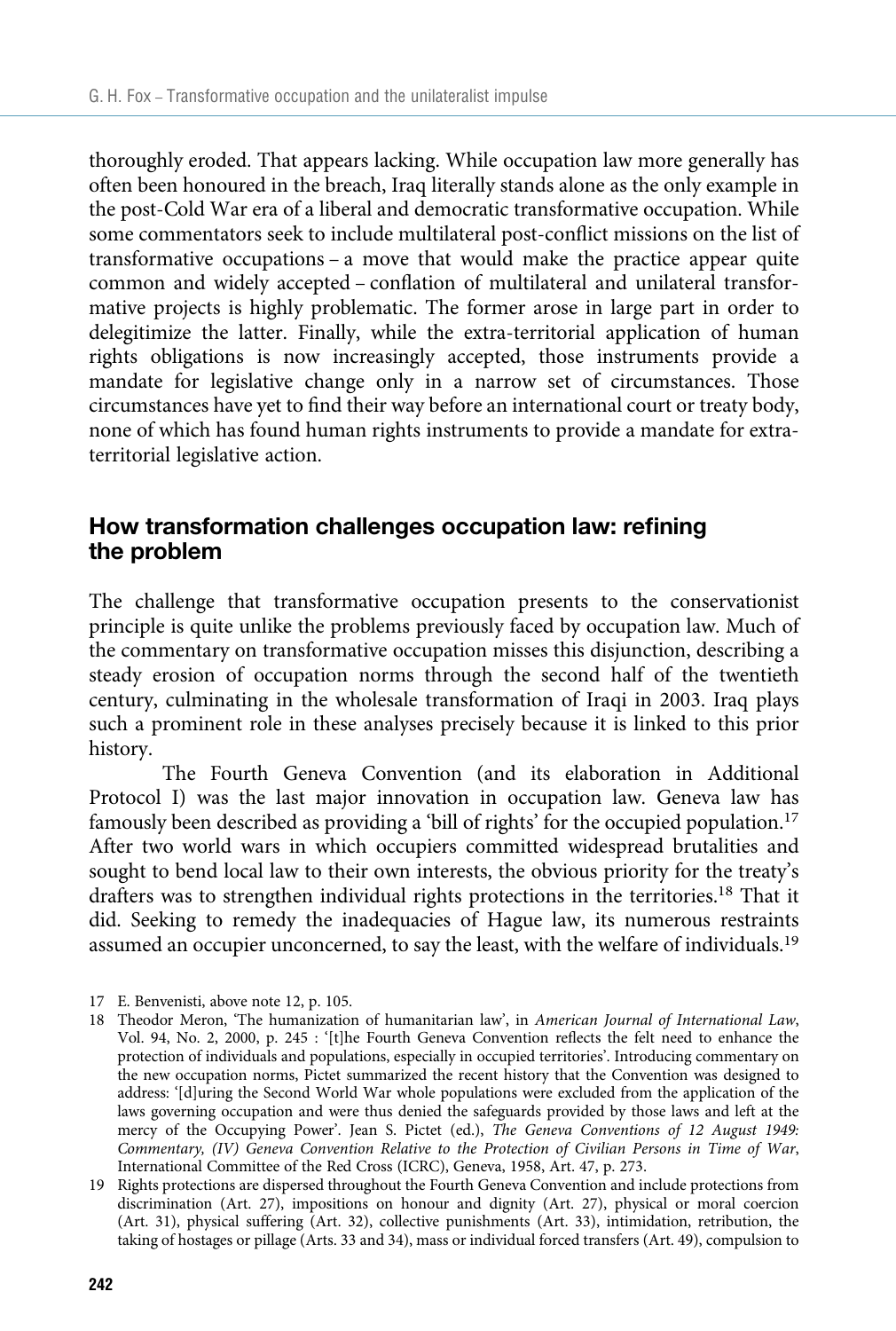

But transformative occupation does not involve an occupier who seeks to subordinate local institutions, citizens, and resources to its own self-interested goals. It rather assumes an occupier attempting to enhance individual rights, build and strengthen local institutions, and increase the occupied state's capacity to use and capitalize on its natural resources (or at least attempt to do these things). This is because reform of the territory is central to both the occupier's initial decision to use force (regulated by the jus ad bellum) and its conduct once it gains control over the territory (regulated by *jus in bello*). In other words, a transformative occupier does not seek a purely geostrategic objective in its use of force, one in which occupation appears as merely a phase of the armed conflict. Instead, transformation accomplishes the occupier's jus ad bellum objective. The traditional concern that an occupier may subordinate rights in the territory to broader military objectives is thus largely absent. Professor Roberts notes this changed rationale in his seminal article,

Put crudely, the traditional assumption of the laws of war is that bad (or potentially bad) occupants are occupying a good country (or at least one with a reasonable legal system that operates for the benefit of the inhabitants). In recent years, especially in some Western democratic states, various schools of thought have been based on the opposite idea, crudely summarized as good occupants occupying a bad country (or at least one with a bad system of government and laws).<sup>20</sup>

Roberts is entirely correct that distinguishing 'good' from 'bad' occupiers is a crude and imprecise distinction, but one that is necessary nonetheless. A rapacious ('bad') occupation is inconsistent with much of existing Geneva law. A transformative ('good') occupation can easily be seen as almost entirely consistent with rights-based Geneva norms. First, a transformative occupier commits no violation of the rightsenhancing provisions that are the distinctive feature of the legal era ushered in by the Fourth Geneva Convention. Its objectives are instead rights-enhancing. Second, a thorough transformation of law and political institutions is future-oriented, seeking as its primary goal not the restraint of an occupier's own propensity to violate rights but the creation of new institutions that will permanently enhance local political culture after the occupation ends. If Geneva law is indeed focused on individuals rather than the state as such,<sup>21</sup> it should present no obstacle to consolidating institutionalization of human rights protections for the time after the occupation ends.

Third, transformation takes as its model not the self-interested acts of predatory occupiers but the multilateral post-conflict reconstruction missions that

serve in the occupier's armed forces (Art. 51), destruction of personal property (Art. 53), altering the status of judges or other public officials (Art. 54), infringements on the free exercise of religion (Art. 58), executing those under 18 (Art. 68), ex post facto prosecutions (Art. 70), infringements on due process protections in criminal proceedings (Art. 71), and inhumane conditions for detainees (Art. 76).

<sup>20</sup> A. Roberts, above note 16, p. 601.

<sup>21</sup> J. S. Pictet, above note 18, Art. 47, p. 274 (the Fourth Geneva Convention's 'object is to safeguard human beings and not to protect the political institutions and government machinery of the State as such').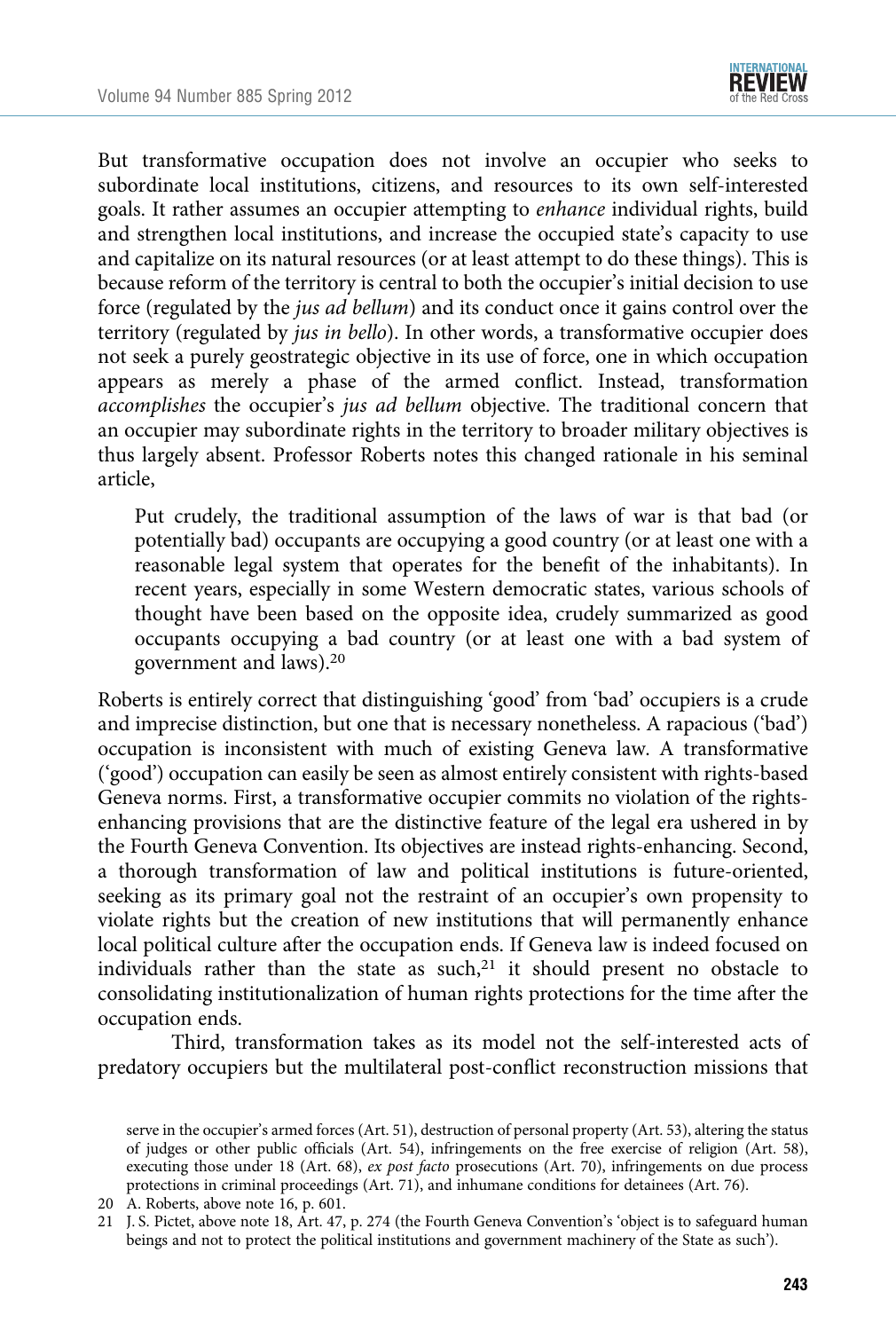have proliferated in the last two decades.22 These missions seek to avoid renewed conflict by creating an inclusive and pluralistic politics in the post-conflict state. Former antagonists can only co-exist peacefully if they can reasonably expect to find their views expressed in national policy. The only system capable of making such an assurance is pluralist democracy. The missions have thus advanced a broad range of majoritarian and counter-majoritarian initiatives designed to convert former military foes into political rivals. This view of 'statebuilding as a foundation for peace-building' is also broadly consistent with Geneva law.23

Viewed in this light, the case for transformative occupation seems compelling. It implicates none of the prohibitions in Geneva law, instead seeking to further the values embodied in that law. One might conclude that, at worst, apart from the conservationist principle, contemporary occupation law simply does not address transformation. No other provision of the Fourth Geneva Convention prevents an occupier from enhancing human rights protections over their prior state. As for the conservationist principle, it appears out of touch with important trends in cognate areas of international law – in particular the proliferation of postconflict reconstruction missions and the universalization of human rights protections. What's not to like about transformative occupation?

## Challenging the argument for transformative occupation

Thus conceived, transformative occupation is seen as promoting many widely accepted goals of contemporary international law: the protection of human rights, democratic transitions, post-conflict reconstruction, and the use of force for humanitarian ends. But does state practice actually support such a complete (or almost complete) retreat from the conservationist principle? A closer examination suggests that it does not. The following sections examine three areas of practice often invoked to support a nascent acceptance of transformative occupation: the practice of state occupiers, multilateral post-conflict missions, and the extraterritorial application of human rights treaties.

## State practice of occupiers

The flood of literature that followed the occupation of Iraq leaves the distinct impression that transformative occupations became common in the post-World War II era.24 This is a highly misleading view. Few occupations in the post-World

<sup>22</sup> See, e.g., B. C. Parsons, above note 13, pp. 15 and 16 (describing UN nation-building operations as 'transformative occupations' that have 'impacted the modern law of occupation significantly').

<sup>23</sup> Roland Paris and Timothy D. Sisk, 'Introduction: understanding the contradictions of postwar statebuilding', in Roland Paris and Timothy D. Sisk (eds), The Dilemmas of Statebuilding: Confronting the Contradictions of Postwar Peace Operations, Routledge, London and New York, 2009, p. 3.

<sup>24</sup> Peter M. R. Stirk, The Politics of Military Occupation, Edinburgh University Press, Edinburgh, 2009, p. 203 (summarizing recent scholarship claiming that 'the indifference of the Hague Regulations to the quality of local governance has given way to an age in which regime change is a primary intention of occupiers'); Nicholas F. Lancaster, 'Occupation law, sovereignty, and political transformation: should the Hague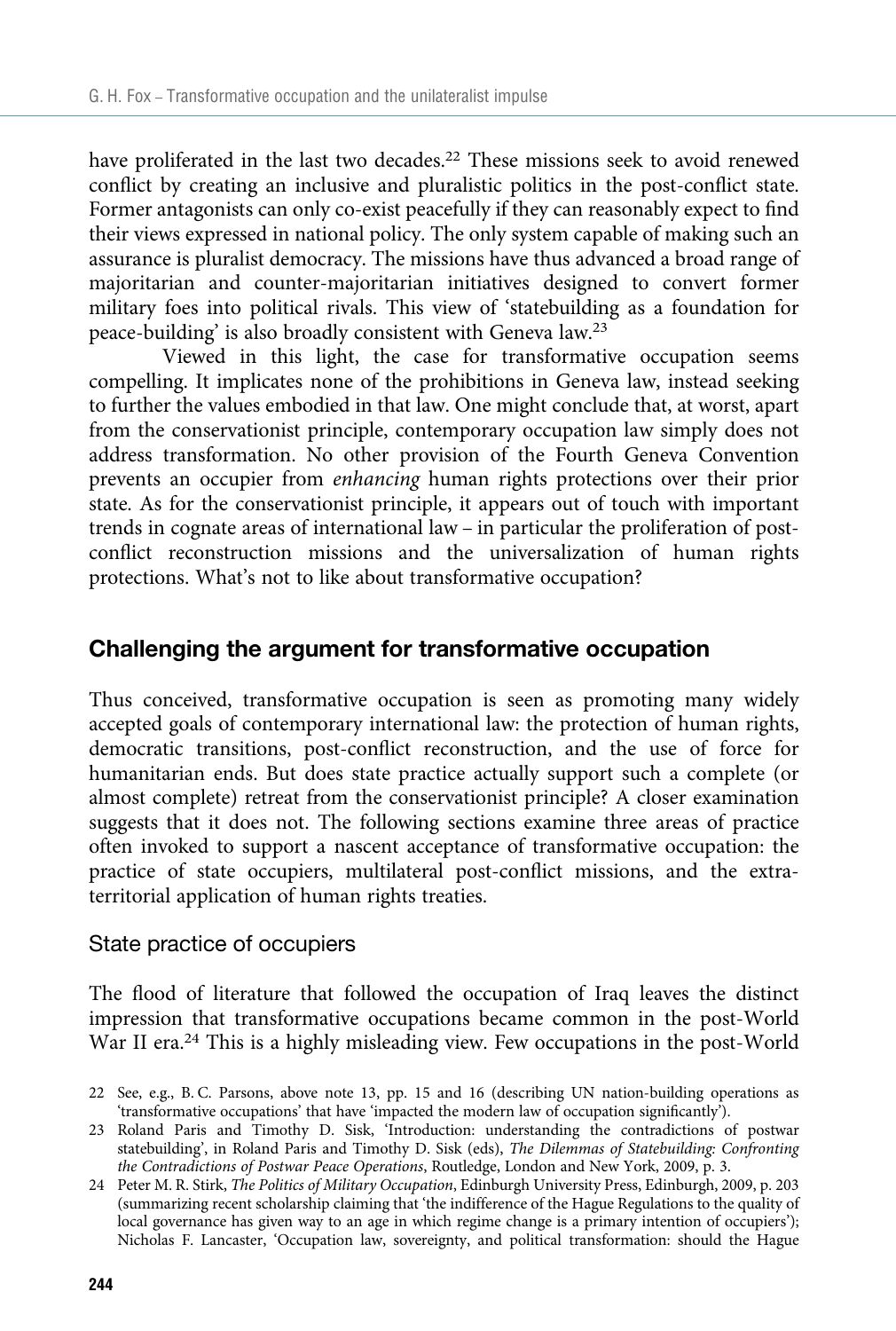

War II era have even attempted to bring about liberal democratic transformations. While the Iraq occupation certainly did so and produced a rich legal discourse in its wake, Iraq stands as an exceptional case in the universe of post-World War II occupations. The vast majority have been non-transformative and, when transformative, largely illiberal.

There have been nineteen unilateral occupations since 1945, including the immediate post-World War II cases of Germany, Japan, and Austria.25 This number does not include UN-sponsored nation-building missions, which are addressed separately below.<sup>26</sup> Only four of these nineteen cases involved comprehensive liberal democratic transformations and three of those four cases (Germany, Japan, and Austria) occurred over sixty years ago in the aftermath of World War II. There is only one case of comprehensive liberal reform in the post-Cold War era in which humanitarian concerns were a significant motive for warfare: that of the United States in Iraq. Six cases involved non-liberal transformations: Turkey in Cyprus, Indonesia in East Timor, Vietnam in Cambodia, the Soviet Union in Afghanistan, Iraq in Kuwait, and Israel in the Palestinian territories.<sup>27</sup> In the remaining nine cases, no meaningful transformation occurred.<sup>28</sup> One study of new constitutional orders promulgated under occupation – a related but not entirely identical phenomenon to transformative occupation – found that constitutional change is overwhelmingly the work of a few leading military powers, some democratic and some not.<sup>29</sup> The authors conclude that 'occupation constitutions should be seen as a

Regulations and the Fourth Geneva Convention still be considered customary international law?', in Military Law Review, Vol. 189, 2006, p. 90, ('Current occupation practice ... allows for much wider scope of legislation than permitted by the language of the Hague Regulations and Fourth Geneva Convention'); A. Roberts, above note 16, p. 588 ('In many cases ... occupants, for a wide variety of reasons, have changed laws in the occupied territory without incurring international criticism'). In Grant Harris's summary view: 'Changes in warfare have dramatically altered the nature of modern occupation. Occupations no longer consist of the victor simply leaving local law and institutions intact while temporarily holding the territory hostage for political or territorial concessions. Instead, humanitarian and regime change interventions flip the law of occupation on its head by: (1) making the occupation the end goal rather than a byproduct of the war; (2) undercutting the prime rationale for the creation of the traditional law of occupation; (3) embracing nation-building over the law of occupation; and (4) sometimes reversing the calculus of which power is considered to be "legitimate"'. G. T. Harris, above note 12, p. 33.

- 25 The cases of occupation discussed in this section are compiled and analysed in greater detail in Gregory H. Fox, 'Exit and military occupations', in Richard Caplan (ed.), Exit Strategies and State Building, Oxford University Press, Oxford, 2012, pp. 197–223.
- 26 See below, in the section 'Inspiration from multilateral missions'.
- 27 See the discussion of Israel's occupation below.
- 28 Soviet Union in Northern Iran (1941–1946), Soviet Union in Czechoslovakia (1968), Libya in Chad (1973), Syria in Lebanon (1976), Tanzania in Uganda (1979), United States in Grenada (1983), United States in Panama (1989), Uganda in the Democratic Republic of the Congo (1998), Ethiopia in Somalia (2006). See G. H. Fox, above note 25, pp. 201–203.
- 29 Zachary Elkins, Tom Ginsburg, and James Melton, 'Baghdad, Tokyo, Kabul ...: constitution making in occupied states', in William & Mary Law Review, Vol. 49, No. 4, 2008, pp. 1139-1178. The authors define occupation constitutions as those 'drafted or adopted in the extreme condition of one state having explicit sovereign power over another' (ibid., p. 1140). They have occurred in the majority of occupations: ibid., p. 1152 (new constitutions in 42 of the 107 occupations are examined). The nature of these new constitutions varies widely: some are liberal and some not; some establish entirely new political institutions and some create variations on existing institutions; and some replicate the occupier's political structures and some do not. Occupation constitutions are typically short-lived, with many barely outlasting the end of the occupation. Ibid., pp. 1157 and 1158.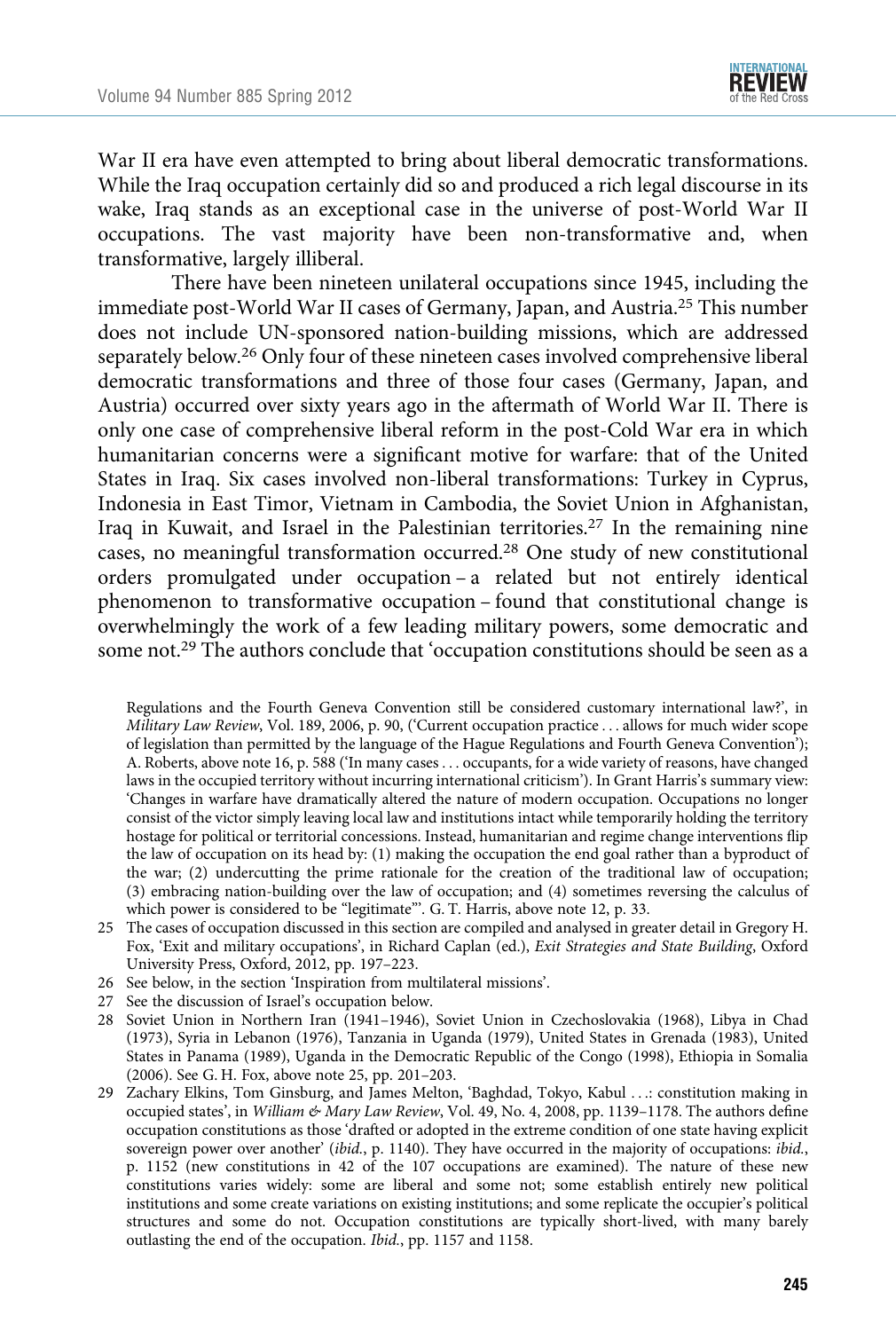particular strategy of particular states, rather than a global phenomenon'. <sup>30</sup> In short, transformative occupation is very much the exception in a set of cases dominated by occupations that fit the traditional model comprehensively regulated by Hague and Geneva law.

Instead of examining the entire class of recent occupations, many authors focus only on the immediate post-World War II cases and two more recent highprofile cases: Israel in the Palestinian territories and the United States in Iraq.<sup>31</sup> Such a limited sample obviously cannot support the proposition that parties to the Hague and Geneva instruments have rejected the conservationist principle.32 Even so, does this small subset of cases represent a unified legal phenomenon?

#### Germany, Austria, and Japan

Though following very different paths, the occupations of Germany, Japan, and Austria obviously involved liberal democratic transformations. But three factors counsel hesitation in marshalling these cases to argue for the conservationist principle's demise. First, whereas the three western allies used their post-World War II occupations to bring democratic change, the Soviet Union did not. Indeed, if one looks beyond Soviet actions in its East German zone of occupation to its actions elsewhere in eastern Europe, post-World War II practice appears anything but uniformly liberal and democratic.<sup>33</sup> In this sense, the status of occupiers' legislative powers seems to share the stagnant quality that marked so much of international practice in peace and security law during the Cold War.

Second, even assuming the Western occupations launched a challenge to the conservationist principle, that challenge was not taken up when the international community codified occupation law in the light of post-World War II practice. This occurred twice. First, during drafting of the Fourth Geneva Convention of 1949, the United States proposed language that would have effectively validated its actions in Germany and Japan and given occupiers virtually unlimited legislative

- 32 Subsequent practice of treaty parties is an accepted source of treaty interpretation. See Article 31(3)(b) of the 1969 Vienna Convention on the Law of Treaties. But that practice must be 'consistent rather than haphazard and it should have occurred with a certain frequency'. Further, as Article 31(3)(b) itself provides, the practice must 'establish the agreement of the parties regarding its interpretation'. Mark E. Villiger, Commentary on the 1969 Vienna Convention on the Law of Treaties, Martinus Nijhoff Publishers, Leiden and Boston, 2009, p. 431. Given the reception of the Iraqi and Palestinian occupations by the rest of the international community, such agreement seems absent.
- 33 While the only other immediate post-World War II Soviet action meeting the definition of occupation occurred in northern Iran, Soviet influence in what became the Warsaw Pact countries soon brought about the demise of liberal democratic institutions. See generally, Tony Judt, Postwar: A History of Europe since 1945, Penguin Books, Hammersmith, 2006, pp. 165–196. Later Soviet occupations of Hungary (1956) and Czechoslovakia (1968) graphically illustrate the type of reforms that its occupations occasioned.

<sup>30</sup> Ibid., p. 1153.

<sup>31</sup> See, e.g., A. Roberts, above note 16, pp. 601–603 (discussion of 'Post-1945 occupations with a transformative purpose' skips from discussion of post-World War II occupations to 'International military actions since the end of the Cold War'); N. F. Lancaster, above note 24, p. 70 (in section on 'Occupations since 1949', discussing Israeli occupation as the only non-UN sanctioned case).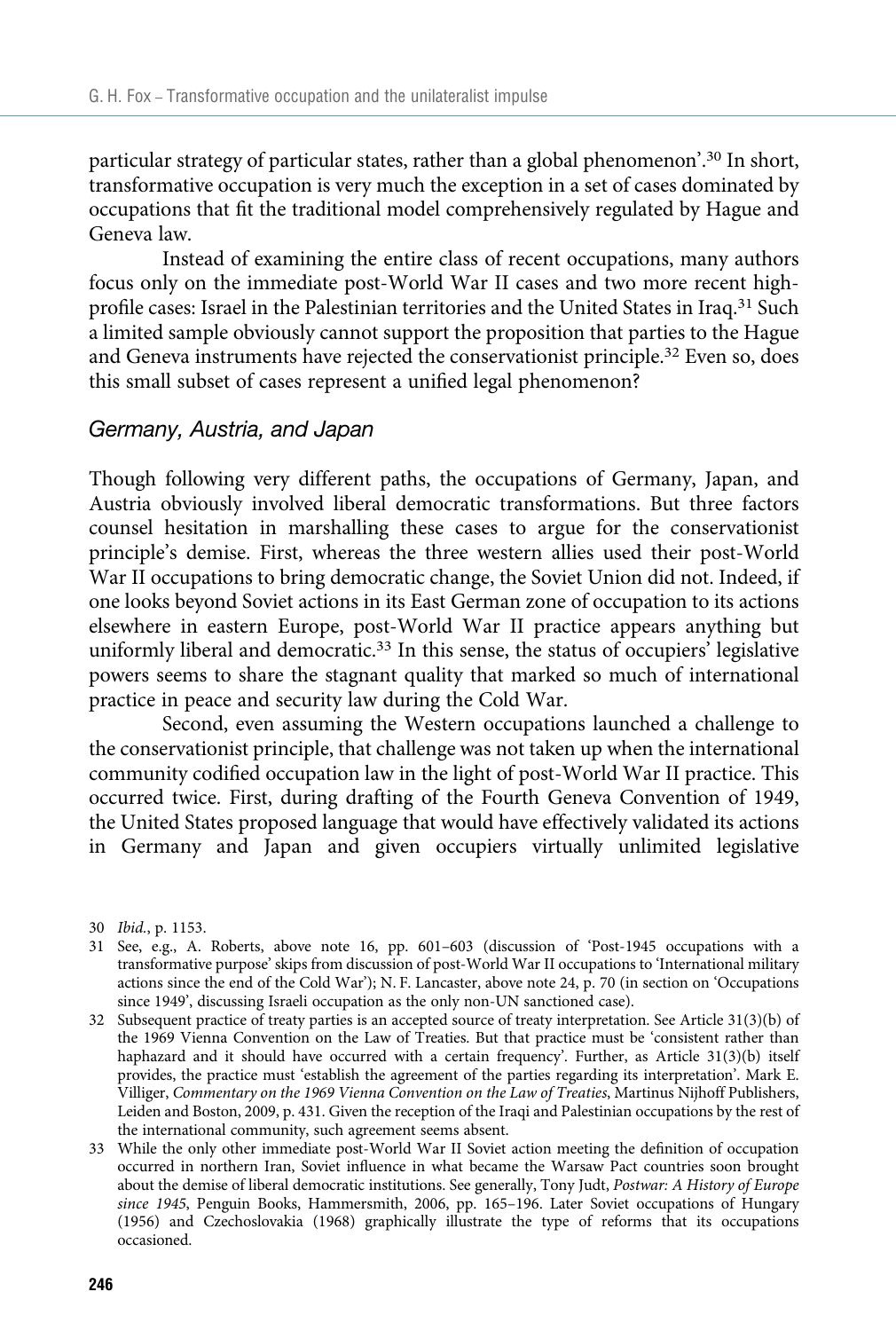discretion.34 The proposal was opposed by the Soviets, as well as several Western states, and was not adopted.35 Instead, Article 64 of the Convention reiterated the conservationist principle, though the rights-enhancing provisions elsewhere in the Convention effectively abrogated it for their specific purposes. The second codification was Additional Protocol I of 1977, which addressed a series of occupation law issues. None of its provisions purported to modify the conservationist principle.

Third, the arguments used in the late 1940s to justify the post-World War II occupations have not aged well. Post-World War II Allied lawyers faced a daunting task in justifying de-Nazification in Germany and Austria and the new constitution for Japan drafted by General MacArthur. All appeared blatantly inconsistent with Hague law, a conclusion they strove mightily to avoid. The justifications that these lawyers devised, while clever and even plausible at the time, are hardly replicable today.36 Most relied on debellatio and related principles appurtenant to the right of conquest.37 In a widely cited article, for example, Robert Jennings argued that, because the victorious allies could have annexed Germany, they were also 'entitled to assume the rights of supreme authority unaccompanied by annexation; for the rights assumed by the Allies are coextensive with the rights comprised in annexation'.<sup>38</sup> These doctrines find scant support in contemporary international law, as they are wholly incompatible with the UN Charter's limitation on the aggressive use of force and affirmation of the sovereign equality of states. As a result, the post-World War II claims have dropped out of scholarly discussion and official justifications of state policy, which focus instead on the human rights-centred justifications examined here.<sup>39</sup> None of the post-World War II justifications are repeated in any of the now voluminous writings on transformative occupation. In short, the post-World War II

- 34 The US proposal would have replaced the then draft Article 55 with the following language: 'Until changed by the Occupying Power the penal laws of the occupied territory shall remain in force and the tribunals thereof shall continue to function in respect of all offenses covered by the said laws'. See Yutaka Arai-Takahashi, The Law of Occupation: Continuity and Change of International Humanitarian Law, and its Interaction with International Human Rights Law, Martinus Nijhoff Publishers, Leiden and Boston, 2009, p. 118. The Soviet delegate objected that the US approach would grant occupying powers 'an absolute right to modify the penal legislation of the occupied territory' and would 'greatly exceed the limited right laid down in the Hague Regulations' (quoted in ibid.).
- 35 Ibid. (noting opposition of the Soviet Union, Norway, Romania, and Mexico).
- 36 G. H. Fox, above note 2, pp. 289–294.
- 37 Yoram Dinstein, The International Law of Belligerent Occupation, Cambridge University Press, Cambridge, 2009, p. 32.
- 38 The passage reads in full: 'If, after the German surrender, the Allies had indeed annexed the German state there could have been no doubt about the nature of their right in law to do so; the circumstances would have fitted neatly and unquestionably into the familiar category of subjugation. But if as a result of the Allied victory and the German unconditional surrender Germany was so completely at the disposal of the Allies as to justify them in law in annexing the German state, it would seem to follow that they are by the same token entitled to assume the rights of supreme authority unaccompanied by annexation; for the rights assumed by the Allies are coextensive with the rights comprised in annexation, the difference being only in the mode, purpose, and duration of their exercise, the declared purpose of the occupying Powers being to govern the territory not as an integral part of their own territories but in the name of a continuing German state'. Robert Y. Jennings, 'Government in commission', in British Year Book of International Law, Vol. 23, 1946, p. 137.
- 39 Jennings's article, for example, was cited in in the 1958 edition of the British Military Manual but was dropped from the 2004 revised edition. See British Command of the Army Council, Manual of Military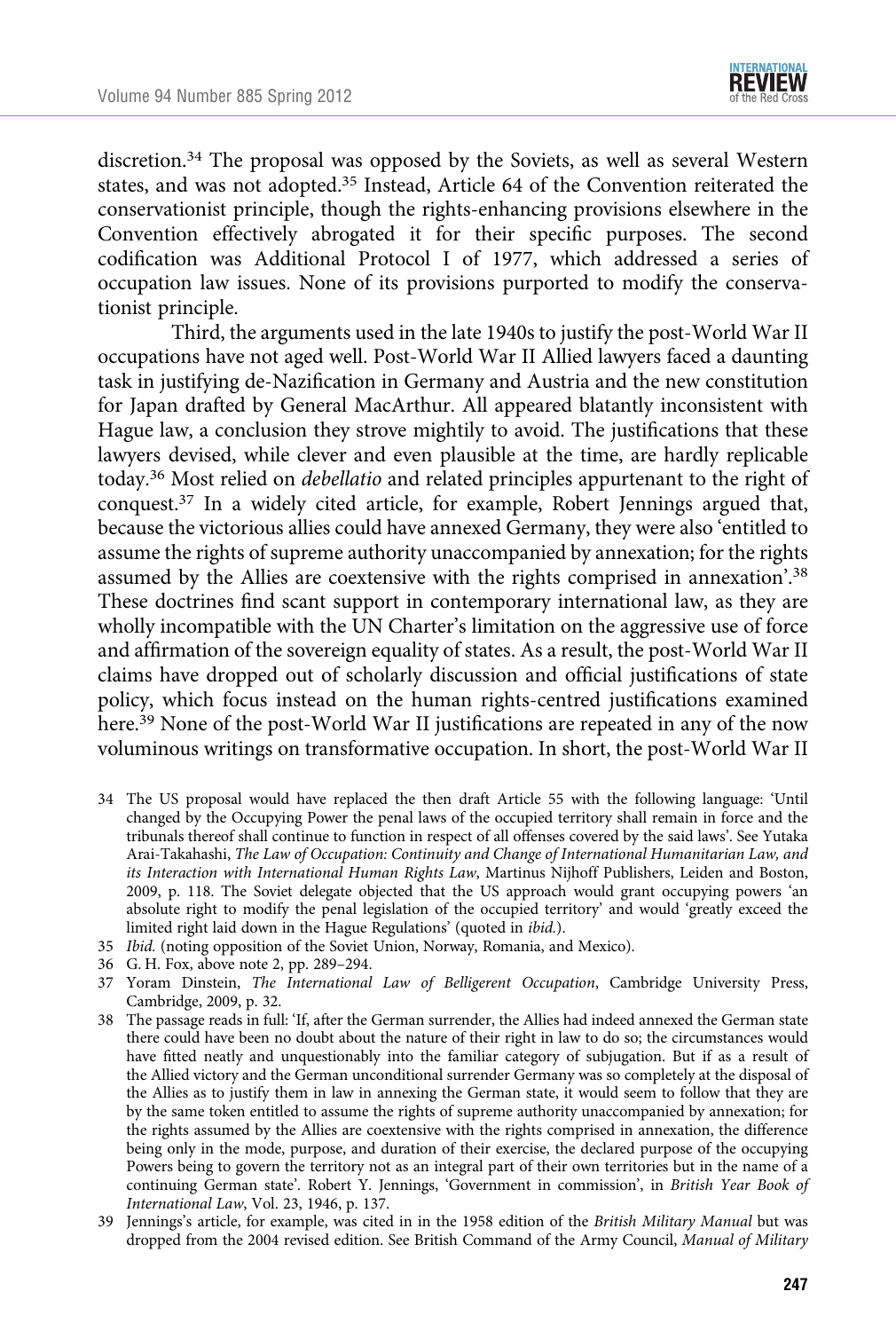occupations are separated by much doctrine and history from contemporary views of liberal democratic transformation. Claims that they support a legally unified conception of transformative occupation are unsustainable.

#### Israel in Palestine

The problem of legal anachronism is not present in the case of Israeli occupation of the Palestinian territories. Israel's direct administration lasted from its military victory in 1967 to its transfer of civilian authority to the Palestinians in the 1993 Oslo Accords.40 It is certainly the most-discussed occupation of the modern era and is cited by virtually all commentaries on transformative occupation as supporting the erosion of the conservationist principle.<sup>41</sup> But it is also the most widely condemned: individual states and international organizations have loudly and consistently denounced the occupation itself, the extension of Israeli law to the territories, the proliferation of settlements, and a wide variety of practices that violate the human rights of individual Palestinians.<sup>42</sup> One puzzles over the attempt to claim Israeli actions as precedent for a liberal democratic model of transformation when Israel has been criticized for pursuing precisely the opposite path: *violating* Palestinians human rights and denying them the opportunity for democratic selfgovernment that would come with full self-determination.43 Such condemnations, like those of abuses in other illiberal occupations, find deep resonance in the negative prohibitions of existing occupation law and present no basis for discarding the conservationist principle in search of a new justificatory theory.

Even putting aside these condemnations, Israeli changes to law in the territories have not amounted to comprehensive transformation, let alone a liberal democratic one.<sup>44</sup> Most of the legislative changes (and they were

Law, Part III, The Law of War on Land, 1958, p. 230; UK Ministry of Defence, The Manual of the Law of Armed Conflict, Oxford University Press, Oxford, 2004.

- 40 See Raja Shehadeh, From Occupation to Interim Accords: Israel and the Palestinian Territories, Kluwer Law International, Cambridge, MA, 1997.
- 41 See, e.g., A. Roberts, above note 16; S. R. Ratner, above note 15; M. Sassòli, above note 15; A. M. Gross, above note 15.
- 42 See A. Roberts, above note 8, p. 67, n. 79 (Security Council and General Assembly resolutions have 'deplored Israel's conduct of the occupation, have condemned as illegal the purported annexation of parts of the occupied territories (including Jerusalem), and have called upon Israel to put an end to its occupation of Arab territories'); G. H. Fox, above note 2, p. 239, n. 264 (collecting Security Council resolutions condemning Israeli occupation practices). Many of these criticisms are addressed and validated in International Court of Justice (ICJ), Legal Consequences of the Construction of a Wall in the Occupied Palestinian Territory, Advisory Opinion, 9 July 2004, ICJ Reports 2004, p. 136 (hereafter ICJ, Wall decision).
- 43 See, e.g., ICJ, Wall decision, above note 42, para. 122 (the construction of the security wall 'severely impedes the exercise by the Palestinian people of its right to self-determination').
- 44 Indeed, the lack of coherence in law applicable in the territories was itself a significant problem during the period of Israeli administration. See George E. Basharat, 'Peace and the political imperative of legal reform in Palestine', in Case Western Reserve Journal of International Law. Vol. 31, 1999, p. 265 ('a means for assessing the Palestinian community's need for new legislation was never institutionalized and local Palestinian leaders remained perennially reluctant to seek legislative innovations from an occupying power whose legitimacy they refused to acknowledge. Thus, the law remained stagnant in many areas of importance to the Palestinians').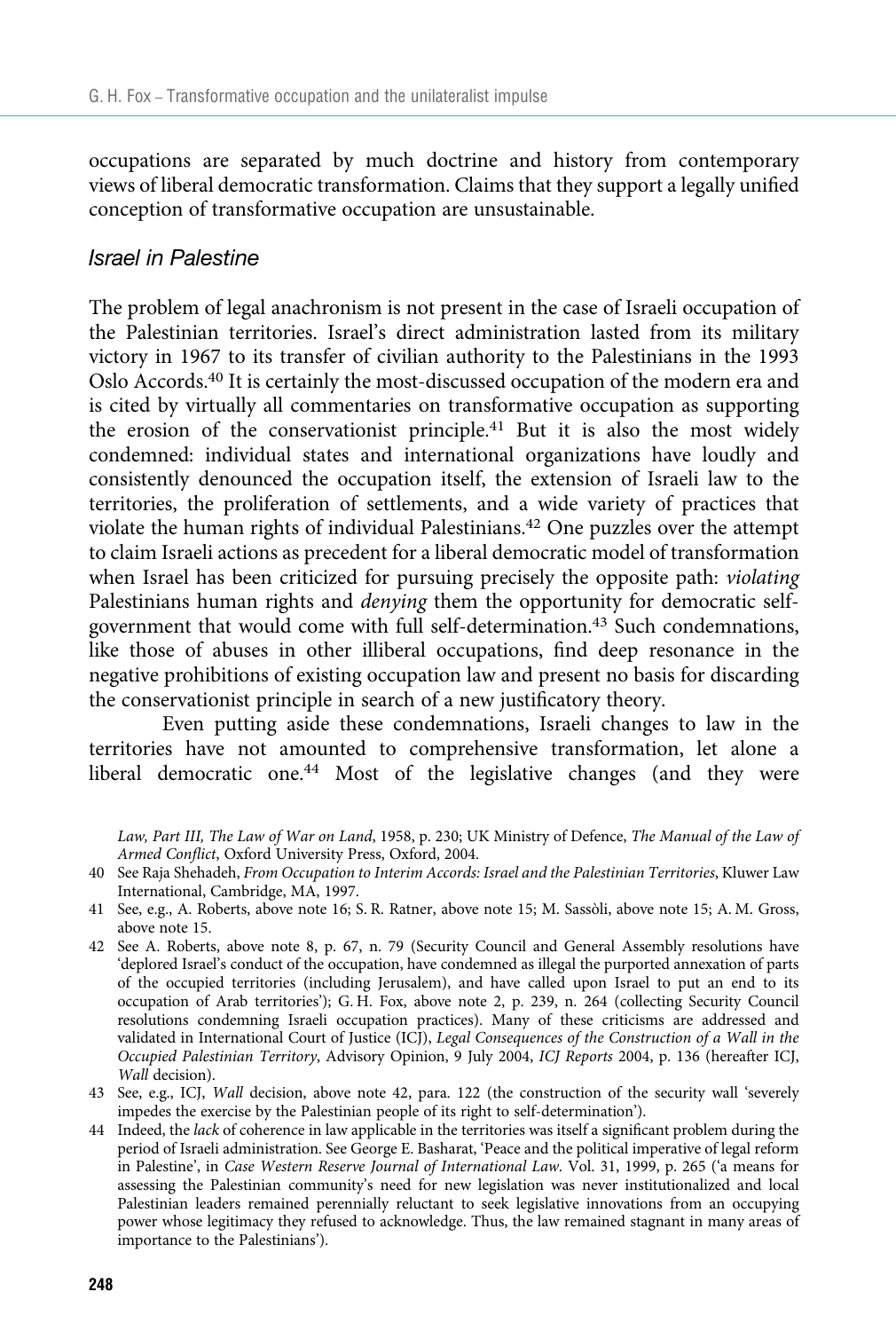

substantial45) can be understood as furthering the security and political interests of Israel rather than enhancing the quality of life in the territories.<sup>46</sup> The initial terms of each of the occupations – in the West Bank, Gaza, East Jerusalem, and the Golan Heights – were established in proclamations constituting military administrations for the territories. Each declared that the law in force would continue as long as it did not conflict with the order or subsequent proclamations.<sup>47</sup> The later changes can be grouped into four main areas. The first was the enactment of a substantial body of security-related decrees and the establishment of military courts to hear cases of their alleged violation.48 Second was extending the jurisdiction of Israeli civilian courts to people, property, and events in the territories in which at least one party was an Israeli citizen.<sup>49</sup> Local courts continued to operate as before, except when claims were brought against the occupying authorities.50 The extension of jurisdiction followed the growing interaction between Israelis and residents of the territories as the occupation lingered on and provided a means of resolving disputes in an Israeli forum under Israeli law.51 Third was extending Israeli law and making Israeli courts available to the growing settler population in the territories.52 The fourth set of changes involved a comprehensive effort to integrate the territories' economies with Israel's, described in the early days of the occupation as a 'common market'.<sup>53</sup> These reforms were extensive and included the abolition of internal customs barriers and creation of a single external barrier for international trade; unification of indirect taxation; facilitation of free passage between the territories and Israel; introduction of Israeli currency into Gaza and the West Bank;<sup>54</sup> amendment of local banking laws to reflect Israeli practices;55 and even replacement of the local traffic code.56

While these measures were expansive and highly intrusive into life in the territories, it would be a category mistake to group them with reforms intended to enhance individual rights and autonomous political decision-making. With some notable exceptions, they were designed primarily to ease the task of administering the territories, promote the security interests of the Israeli Defense Forces, and ensure that Israelis living in or having contact with the territories continued to have recourse to Israeli laws and courts. They neither sought to facilitate a democratic

- 45 See Neve Gordon, Israel's Occupation, University of California Press, Berkeley and Los Angeles, 2008.
- 46 See David Kretzmer, The Occupation of Justice: The Supreme Court of Israel and the Occupied Territories, State University of New York Press, Albany, NY, 2002, p. 64.
- 47 The 7 June 1967 Proclamation Concerning Law and Administration (No. 2) for the West Bank, for example, stated: 'The law in existence in the Region on June 7, 1967, shall remain in force, insofar as it does not in any way conflict with the provisions of this Proclamation or any other proclamation or Order which may be issued by me, and subject to modifications resulting from the establishment of government by the Israeli Defense Forces [IDF] in the Region'. Quoted in E. Benvenisti, above note 12, p. 114.

- 49 Ibid., p. 129.
- 50 Ibid., p. 118.
- 51 Ibid., pp. 129–134.
- 52 Ibid., pp. 129–139.
- 53 Ibid., p. 123.
- 54 Ibid., p. 126.
- 55 Ibid.
- 56 Ibid., p. 128.

<sup>48</sup> Ibid., pp. 115–116.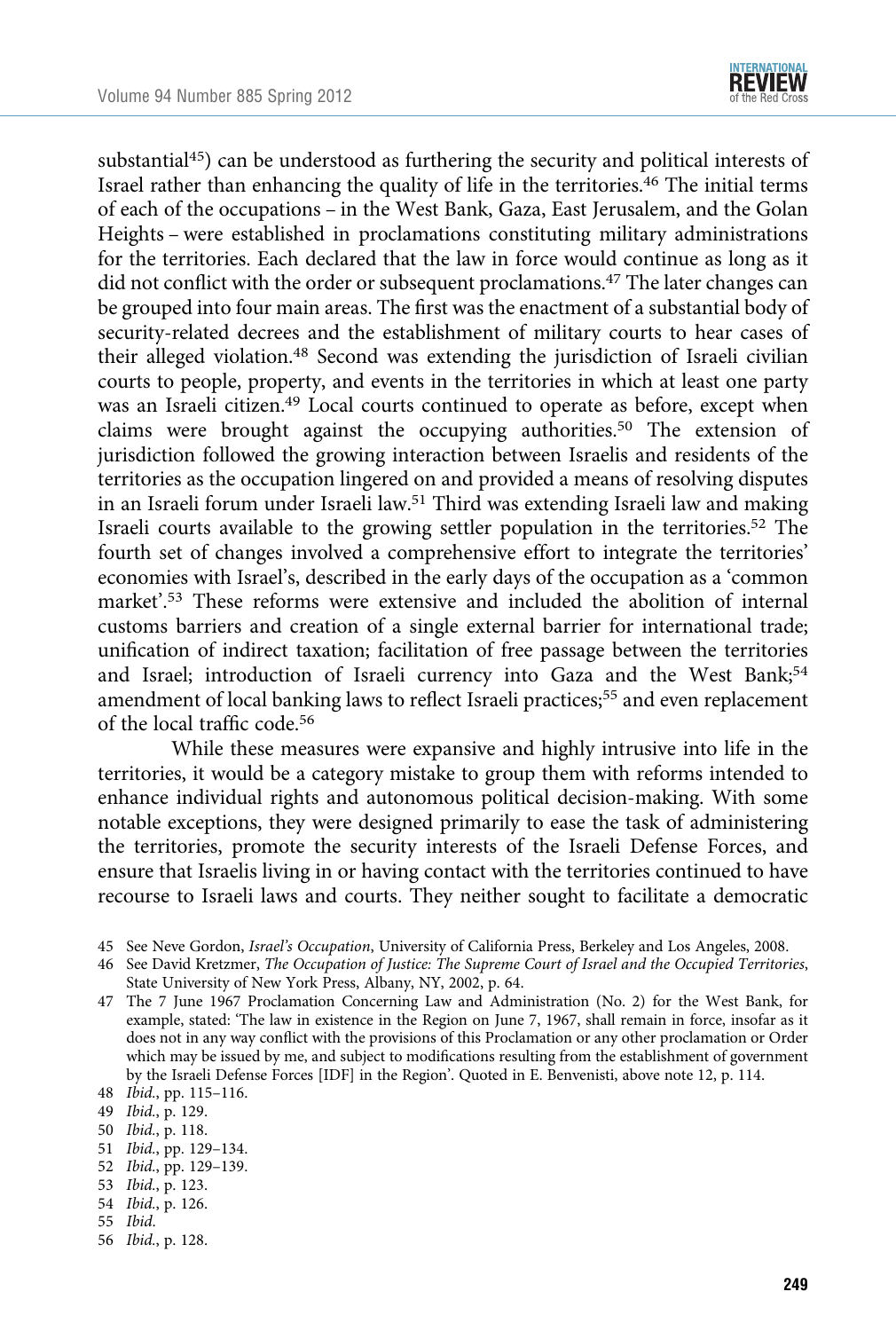transition nor to protect Palestinians from human rights violations perpetrated by the most powerful political actor in the territories, Israel itself. As a result, most of Israel's actions fit easily within the existing negative protections of the Fourth Geneva Convention.

## Iraq 2003

The Iraq occupation was transformative beyond any case since 1945. Its explicit promotion of liberal democratic institutions and massive disregard for existing Iraqi law, as well as the US and UK's direct acknowledgment of their status as Occupying Powers, makes it the paradigmatic case in the current debate. One might argue that, for these reasons alone, it has advanced the legitimacy of transformative occupation.57 But the legal import of the occupation of Iraq has become something of a Rorschach test. Those who saw a trend toward increasing acceptance of transformation view Iraq as confirming that trend; others who see it as violating existing law do not.58 More fundamentally, some view occupation law as the critical normative framework for Iraq, while others believe that the Security Council authorized the reforms in Resolution 1483.59 And some view that resolution as situated within the evolving nature of occupation law, while others view it as an act of legislative fiat that overrode but did not engage with occupation law as such.<sup>60</sup>

Iraq, then, is at this point in history not so much a data point in the evolution of the conservationist principle as a blank canvas on which broader arguments about the legislative power of occupiers are applied. But even those who view Iraq as presaging a crisis for the conservationist principle acknowledge two limitations on its use as precedent for future transformations. The first is that the occupation was extraordinarily mismanaged.<sup>61</sup> The United States' unwillingness or inability to govern the country effectively will probably play an important role in assessing claims that unilateral transformations are essential to moving postconflict states toward liberal democracy. The second is that to describe Iraq as having been fully transformed by its occupier is inaccurate. Critical aspects of the Iraq transformation took place after the occupation ended on 30 June 2004

- 57 Even those who view the occupation of Iraq as having significantly eroded the conservationist principle generally limit themselves to the CPA's political reforms. The economic reforms are generally seen as well beyond the scope of an occupier's authority, even as liberally construed.
- 58 Contrast John Yoo, 'Iraqi reconstruction and the law of occupation', in UC Davis Journal of International Law & Policy, Vol. 11, 2004, pp. 7-22, with Rüdiger Wolfrum, 'Iraq: from belligerent occupation to Iraqi exercise of sovereignty: foreign power versus international community interference', in Armin von Bogdandy and Rüdiger Wolfrum (eds), Max Planck Yearbook of United Nations Law, Vol. 9, 2005, pp. 1–45.
- 59 See Kaiyan Homi Kaikobad, 'II. Problems of belligerent occupation: the scope of powers exercised by the Coalition Provisional Authority in Iraq, April/May 2003–June 2004', in International and Comparative Law Quarterly, Vol. 54, No. 1, 2005, pp. 253–264; G. H. Fox, above note 2, pp. 254–262.
- 60 See M. Zwanenburg, above note 15, pp. 763–767; Eyal Benvenisti, 'The Security Council and the law on occupation: Resolution 1483 on Iraq in historical perspective', in Israel Defense Forces Law Review, Vol. 1, 2003, pp. 19–38.
- 61 See James Fallows, Blind into Baghdad: America's War in Iraq, Vintage Books, New York, 2006; Larry Diamond, Squandered Victory: The American Occupation and the Bungled Effort to Bring Democracy to Iraq, Owl Books, New York, 2005.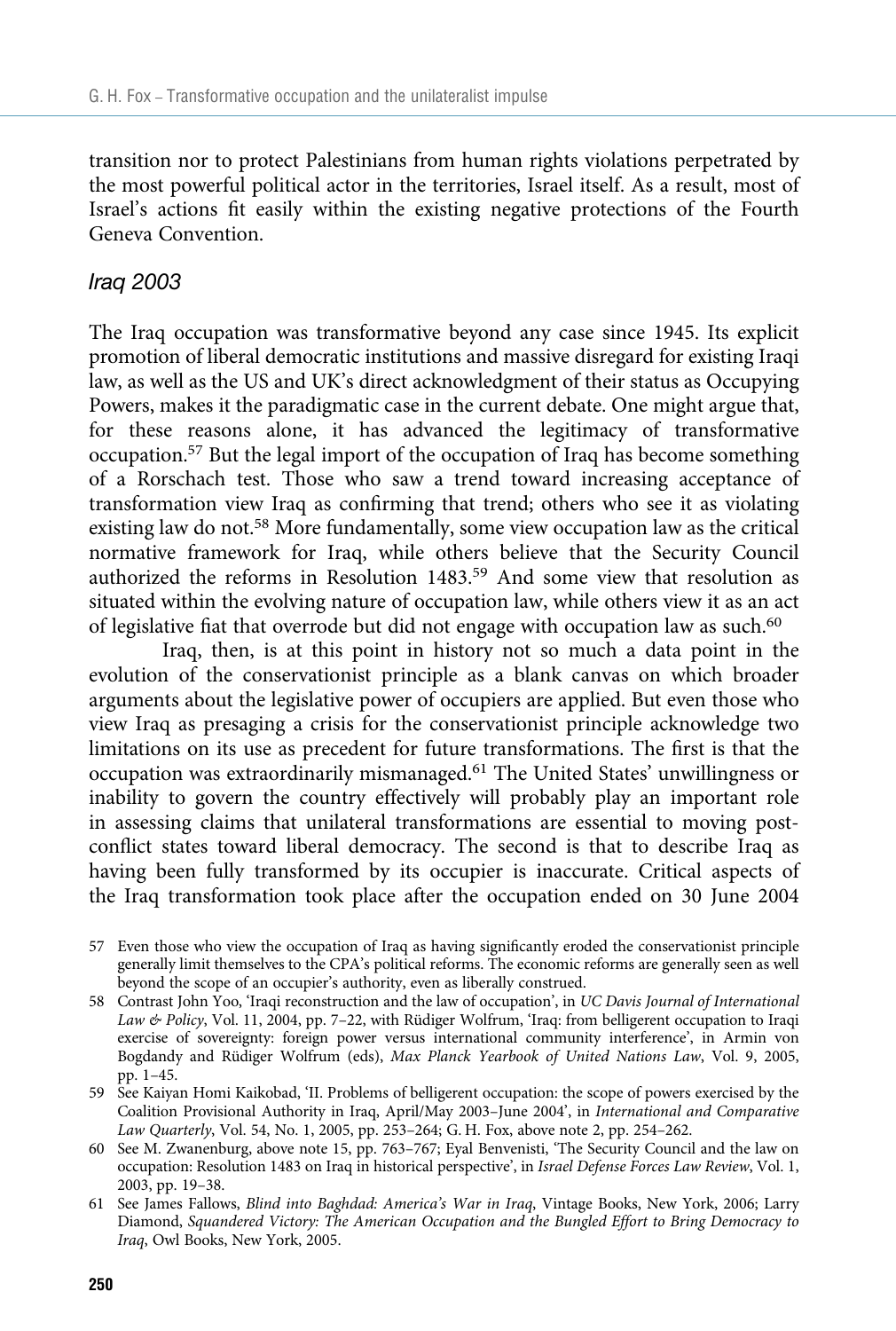

and in response to Security Council demands for an early restoration of local sovereignty.<sup>62</sup> The first legislative elections, the drafting of a new constitution, the election of a new government pursuant to that constitution, and the Status of Forces Agreement providing for the withdrawal of all US combat troops by the end of 2011 all came after the CPA ceased to exist.63 Of equal importance was that, as the occupation progressed, the United States increasingly sought assistance from the United Nations both to legitimize its actions in Iraq and to perform critical tasks it proved unable to carry out. Grant Harris has described an 'invisible hand' exerting pressure on occupiers to multilateralize their operations, and Iraq is his prime example.64 The fourteen-month US occupation may present less a legacy of unilateral transformation than is often assumed.

Inspiration from multilateral missions

The second area of practice is multilateral, the mostly UN-authorized missions to post-conflict states that have proliferated since the early 1990s.65 Much recent literature questioning the conservationist principle cites the UN missions in identifying a trend toward viewing the post-conflict period as a vital opportunity for reform.<sup>66</sup> And, indeed, reconstructing societies emerging from civil war has become a central task of international organizations. Many such missions have an explicitly transformative mandate. The clearest examples are the territorial administrations approved by the Security Council for Bosnia, Kosovo, East Timor, and Eastern Slavonia.67 In many other cases the UN (with Security Council approval) has been integral in making transformation a part of winding down armed

- 62 In Resolution 1483, passed on 22 May 2003, the Security Council expressed 'resolve that the day when Iraqis govern themselves must come quickly' (UNSC Resolution 1483, 22 May 2003, preambular para. 4). On 16 October 2003 the Council requested the Governing Council and the Occupying Powers to provide a timetable for drafting a new constitution and holding democratic elections no later than 15 December 2003: see UNSC Resolution 1511, 16 October 2003, para. 7. And in Resolution 1546 the Council dictated the occupation's end: 'by 30 June 2004, the occupation will end and the Coalition Provisional Authority will cease to exist, and that Iraq will reassert its full sovereignty' (UNSC Resolution 1546, 8 June 2004, para. 2).
- 63 See James Dobbins, 'Who lost Iraq: lessons from the debacle', in Foreign Affairs, Vol. 86, No. 5, September–October 2007, pp. 61–74; Trevor A. Rush, 'Don't call it a SOFA! An overview of the U.S.–Iraq Security Agreement', in Army Lawyer, No. 432, 2009, pp. 34–60.
- 64 G. T. Harris, above note 12, pp. 37–38 and 56–68. 'Despite a primarily unilateral intervention, the U.S. was forced to attempt to multilateralize the occupation. The Bush Administration, even despite strong unilateral impulses and the "bad blood" that lingered from the rancorous international debate that preceded the invasion, realized that international support and resources were prerequisites to a successful occupation of Iraq' (ibid., p. 57).
- 65 See generally, Ray Murphy (ed.), Post-conflict Rebuilding and International Law, Ashgate, Farnham, 2012.
- 66 N. Bhuta, above note 9, p. 736 ('The claimed legitimacy of imposing a new institutional and constitutional structure [in Iraq] was also strengthened by emergent practice of the international administration of territories that has emerged since the end of the Cold War'); B. C. Parsons, above note 13, p. 16; B. S. Brown, above note 15, p. 42; G. T. Harris, above note 12, pp. 25–32.
- 67 See Carsten Stahn, The Law and Practice of International Territorial Administration: Versailles to Iraq and Beyond, Cambridge University Press, Cambridge, 2008; Ralph Wilde, International Territorial Administration: How Trusteeship and the Civilizing Mission Never Went Away, Oxford University Press, Oxford, 2008; G. H. Fox, above note 5; Richard Caplan, International Governance of War-torn Territories: Rule and Reconstruction, Oxford University Press, Oxford, 2005.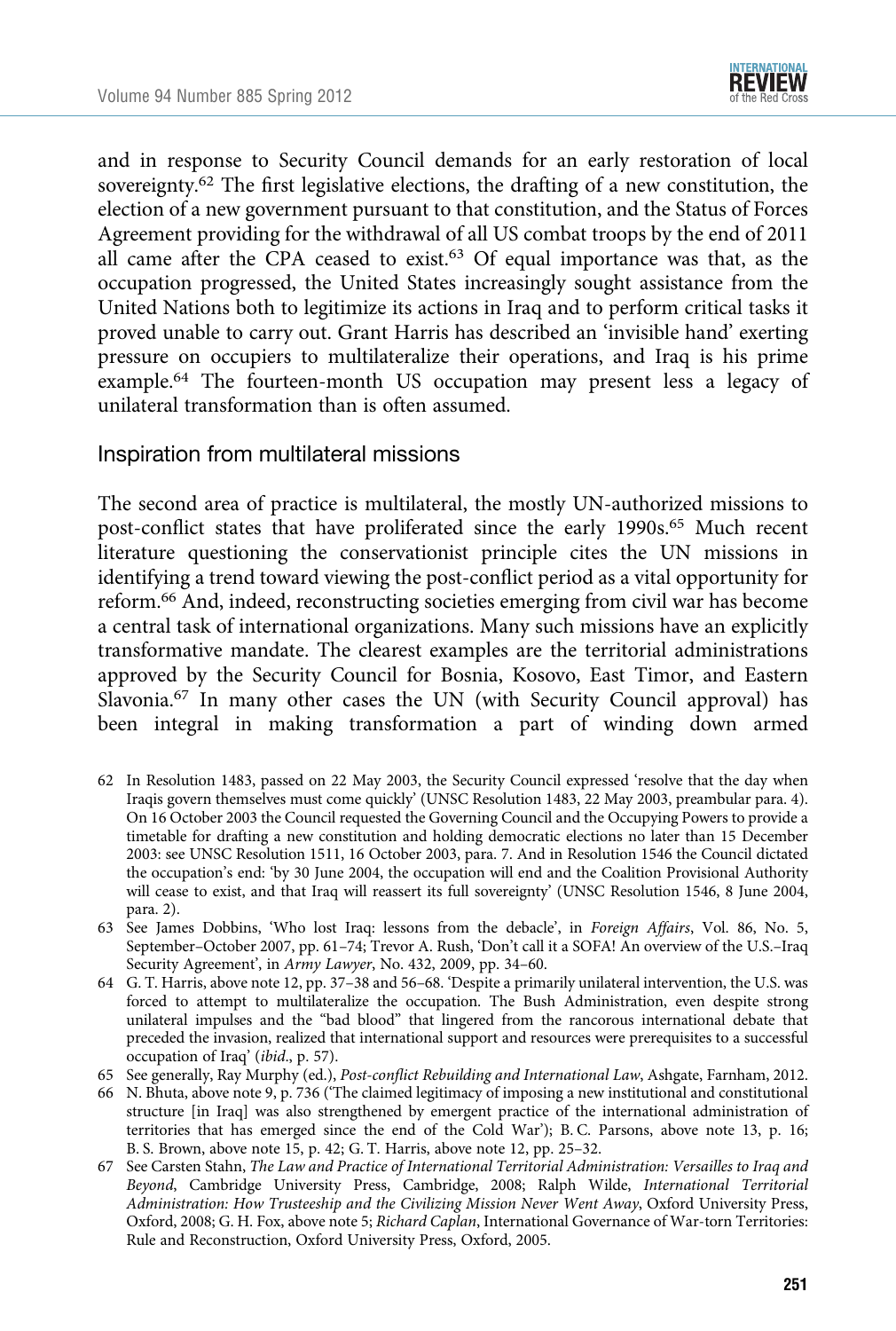conflict: negotiating peace agreements that commit the parties to legal and political reform, crafting a role for the UN as monitor and facilitator of the reforms, providing expertise to implement the reforms, and pronouncing on their consistency with international standards. Examples include UNAMSIL in Sierra Leone,<sup>68</sup> UNOCI in Côte d'Ivoire,<sup>69</sup> ONUB in Burundi,<sup>70</sup> and MINUSTAH in Haiti.71 In their most robust form, these changes seek to remake the political structures and cultures of states in which warring groups have been unable to coexist in peaceful political competition. The model favours norms of tolerance, inclusion, and participation. The new institutions are familiar from Western democratic states, pairing majoritarian elections with robust protections of individual and minority group rights.72

The parallels to transformative occupation are obvious. Both typically follow the end of major hostilities in armed conflicts. Both favour liberal democratic institutions implanted through wide-ranging legal reforms. Both pay little regard to the formalities of traditional sovereign exclusivity over national governance. Invoking a Chapter VII mandate (for the multilateral missions) or the prerogatives of de facto authority (for transformative occupiers), both focus on popular sovereignty rather than effective control as the critical fount of legitimate governmental authority.<sup>73</sup> Finally, both embody the hope – though it is often a hope tinged with scepticism and a sense that the initiatives are the best of a series of bad options – that these new structures will eventually socialize formerly warring factions into peaceful co-existence. The newly implanted democratic institutions are thus valued not only for their own sake but as means of avoiding renewed conflict.<sup>74</sup>

Much thoughtful scholarship has explored a potential convergence between these two forms of post-conflict political transformation.75 But to conflate multilateral missions with occupation by states acting without a Security Council mandate or authorization would ignore significant differences between the two. These differences flow from one critical fact: multilateral transformation is

- 68 UNSC Resolution 1270, 22 October 1999.
- 69 UNSC Resolution 1528, 27 February 2004.
- 70 UNSC Resolution 1545, 21 May 2004.
- 71 UNSC Resolution 1542, 30 April 2004.
- 72 See generally, R. Murphy, above note 65. In its most recent review of peace operations, the United Nations described its tasks as working, inter alia, to 'facilitate political processes, protect civilians, help refugees return, support elections, demobilize and reintegrate former combatants, and promote human rights and the rule of law'. See United Nations, 2011 UN Peace Operations Year in Review, United Nations, New York, 2012, available at: <http://www.un.org/en/peacekeeping/publications/yir/yir2011.pdf> (last visited 15 March 2012).
- 73 See A. Roberts, above note 16, p. 621: 'Of all the elements of a transformative project, the ones likely to have the strongest appeal include the introduction of an honest electoral system as part of a multiparty democracy'; W. Michael Reisman, 'Sovereignty and human rights in contemporary international law', in American Journal of International Law, Vol. 84, 1990, p. 866 (popular sovereignty justification for prodemocratic intervention and regime change); G. H. Fox, above note 5, pp. 52–55 (democracy promotion as central goal of post-conflict reconstruction missions).
- 74 Gregory H. Fox, 'Democratization', in David M. Malone (ed.), The UN Security Council: From the Cold War to the 21st Century, Lynne Rienner Publishers, Boulder, CO, 2004, p. 69.
- 75 Steven Ratner has provided the most comprehensive explication of their similarities. S. R. Ratner, above note 15.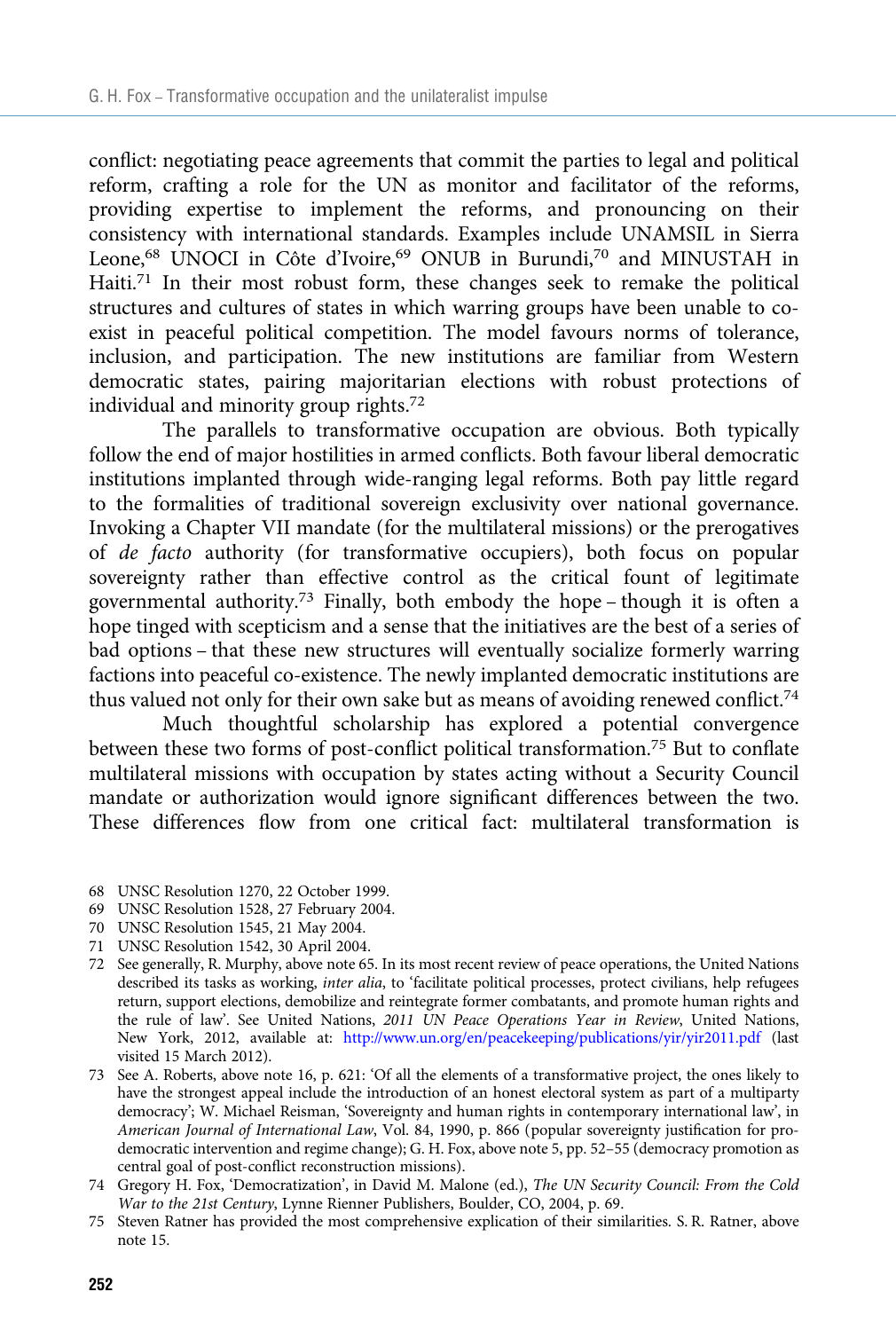

authorized by the UN Security Council under Chapter VII of the UN Charter and transformative occupation is not.

First, approval by the Security Council allows for debate over the wisdom and objectives of the transformation. This prior vetting provides a critical legitimacy for the resulting missions. If Thomas Franck is correct that normative legitimacy emerges from an inclusive and transparent process of law-making, then consideration in the Security Council is critical.76 An inclusive legislative process is more likely to produce inclusive implementation of transformative measures.<sup>77</sup> Here the international reaction to Iraq provides an object lesson. Facing an occupation that had become a fait accompli, following a war they had almost all opposed, members of the Security Council in 2003 provided only tepid support for the US-led reforms.78 Equally, multilateral planning for an occupation arguably produces better outcomes. Again Iraq is illustrative: US planning for the post-war period was notoriously inept and insensitive to local concerns.79 It is inconceivable, for example, that a UN-led mission would have disbanded the entire Iraqi army as one of its first actions. Equally, it seems unlikely that the free-market fundamentalism driving so many of the CPA's economic reforms would have survived Security Council consideration. While the UN has made its share of errors in post-conflict states, it has amassed a large repertoire of practice and at least makes a conscious effort to learn from its mistakes.80

Second, unilateral intrusions into states' domestic orders are severely limited by contemporary international law. Eliding the distinction between unilateral and multilateral transformation acts requires overlooking these limitations, or at least minimizing their significance. Transformation is often described as seeking goals that are widely shared in the international community, and in a limited sense this is correct. Multilateral instruments have removed human rights and electoral matters from the realm of exclusive domestic jurisdiction. And, as previously noted, reforms in both areas are increasingly seen in particular as critical means of pacifying post-conflict states. But the scope of these normative goals cannot be divorced from the circumstances of their creation. Human rights treaties are carefully negotiated to accommodate states' divergent interests and to provide for limited enforcement mechanisms through national legal institutions and international bodies.<sup>81</sup> UN Security Council involvement in post-conflict

<sup>76</sup> Thomas M. Franck, The Power of Legitimacy Among Nations, Oxford University Press, Oxford, 1990. 77 Ibid.

<sup>78</sup> M. Hmoud, above note 15, pp. 446–447.

<sup>79</sup> See sources cited in above note 61.

<sup>80</sup> This repertoire of practice has been compiled and assessed by the Peacebuilding Commission, established in 2005. The Commission has established a Working Group on Lessons Learned, which has issued reports on a wide variety of issues in post-conflict reconstruction. See [http://www.un.org/en/peacebuilding/](http://www.un.org/en/peacebuilding/doc_lessonslearned.shtml) [doc\\_lessonslearned.shtml](http://www.un.org/en/peacebuilding/doc_lessonslearned.shtml) (last visited 15 March 2012).

<sup>81</sup> In the Nicaragua case, the ICJ suggested that human rights treaties operate as self-contained regimes and preclude other means of enforcement, even those not inconsistent with general international law. ICJ, Military and Paramilitary Activities in and against Nicaragua (Nicaragua v. United States of America), Merits, Judgment of 27 June 1986, ICJ Reports 1986, p. 14, para. 267 (hereafter ICJ, Nicaragua case): 'where human rights are protected by international conventions, that protection takes the form of such arrangements for monitoring or ensuring respect for human rights as are provided for in the conventions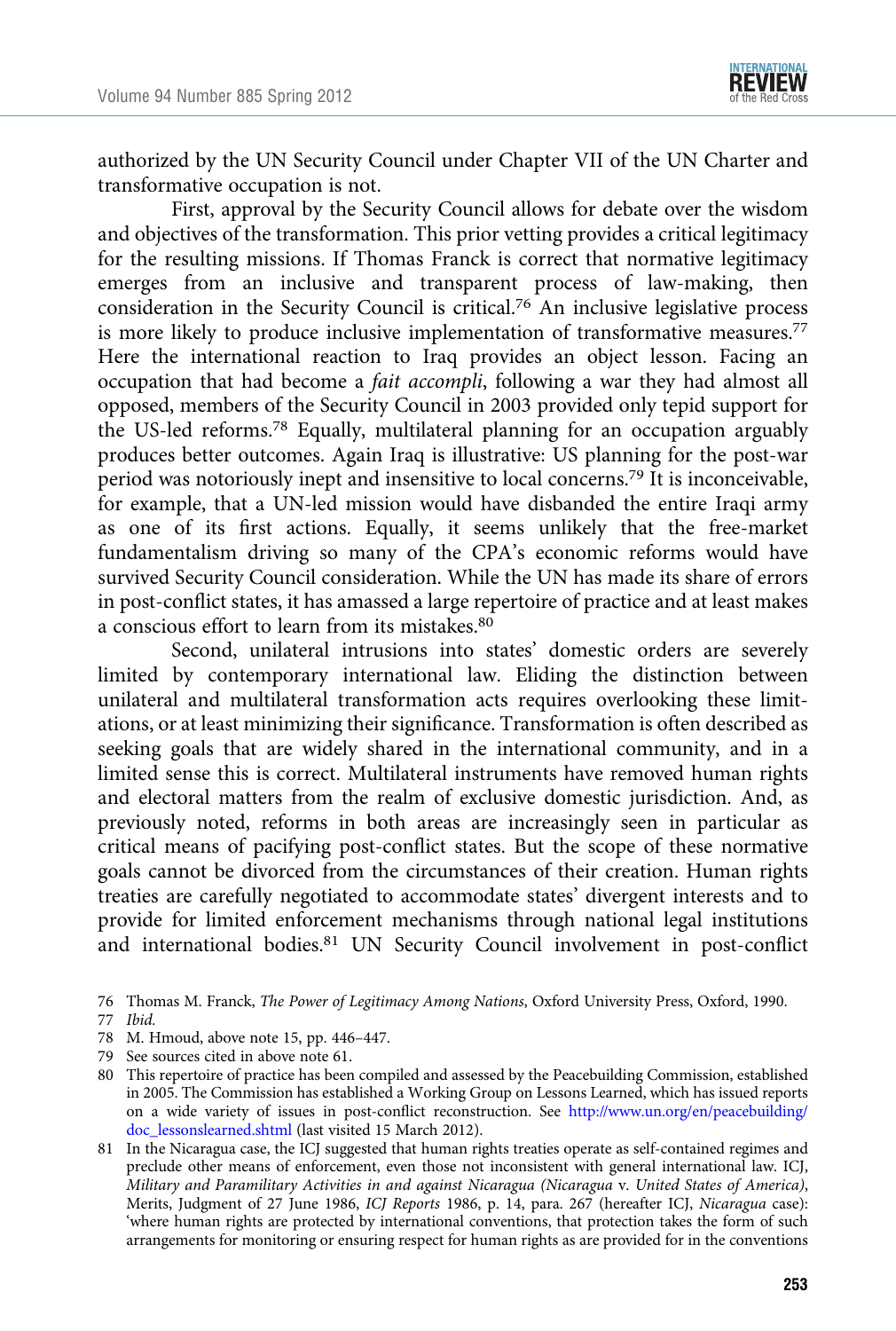reconstruction is subject to critical procedural limitations, principally the veto. More generally, all forms of state responsibility are specifically denoted as not licensing responses that violate the UN Charter or other serious international legal obligations of the injured state.<sup>82</sup> Normative objectives, in other words, are inseparable from the limited and collective means of their implementation. Human rights and democracy norms have never been understood (at least outside certain powerful states) as a licence for unilateral action.

The reason is clear: states do not trust each other's judgement, in the absence of collective oversight, to determine when and how these norms should be implemented. They fear pretexts. The temptations for political meddling are simply too great. That a prohibition on unilateral intervention is the necessary flip side of robust collective articulation of norms is made clear by the myriad non-intervention norms specifically addressed to unilateral action. The Friendly Relations Declaration, the Nicaragua case, the severe limitations on counter-measures, and robust principles of sovereign immunity are but the highlights of a post-World War II legal order that strongly favours the collective over the unilateral.<sup>83</sup>

Are there reasons to exclude transformative occupation from these limiting principles? Not based on the desirability of the goals it seeks, for their collective authors thought them no less desirable but refused to license their unilateral implementation. Not based on the absence of other means of achieving reform, since the Security Council has been authorizing missions to post-conflict states for more than two decades. Not based on the claim that humanitarian law – the primary regime governing occupation – displays a greater tolerance of unilateral acts than human rights law. The usurpation of legislative authority contemplated by transformative occupation is specifically excluded by the law of occupation in its critical distinction between a de facto occupier and a de jure sovereign.84 To elide this distinction and allow the former to effectively become the latter would grant occupiers the sole prerogative they lack by virtue of their temporary,

themselves'. While this conclusion is not uncontested, the Court's important distinction between human rights obligations and limited means for their enforcement – particularly in a case in which the US cited Nicaragua's violation of human rights as a justification for the use of force – is indicative of a view pervasive in international law.

- 82 Draft Articles on Responsibility of States for Internationally Wrongful Acts, Art. 50(1), in Report of the International Law Commission on the Work of Its Fifty-third Session, UN GAOR, 56th Session, Supp. 10, November 2001, UN Doc. A/56/10 (2001) (counter-measures contravening UN Charter or jus cogens norms not permitted).
- 83 Declaration on Principles of International Law concerning Friendly Relations and Co-operation Among States in Accordance with the Charter of the United Nations, UNGA Resolution 2625, 24 October 1970, UN GAOR, 25th Session, Supp. No. 28, at 121, UN Doc. A/8082 (1970); ICJ, Nicaragua case, above note 81; ICJ, Jurisdictional Immunities of the State (Germany v. Italy: Greece Intervening), Merits, 3 February 2012, (state immunity in national court is not affected by allegation of jus cogens violations). See generally, Pierre-Marie Dupuy, 'The place and role of unilateralism in contemporary international law', in European Journal of International Law, Vol. 11, No. 1, 2000, pp. 19–29.
- 84 This is hardly a formalistic distinction. If an occupier makes far-reaching changes in the structure of government, the indigenous regime taking power after the occupation ends may be effectively precluded from reversing the effects of those changes. See Y. Dinstein, above note 37, p. 124: changes to political institutions raise 'the disquieting possibility that profound structural innovations – once the population gets used to them (especially in the course of a prolonged occupation) – may prove hard to eradicate when the occupation is terminated'.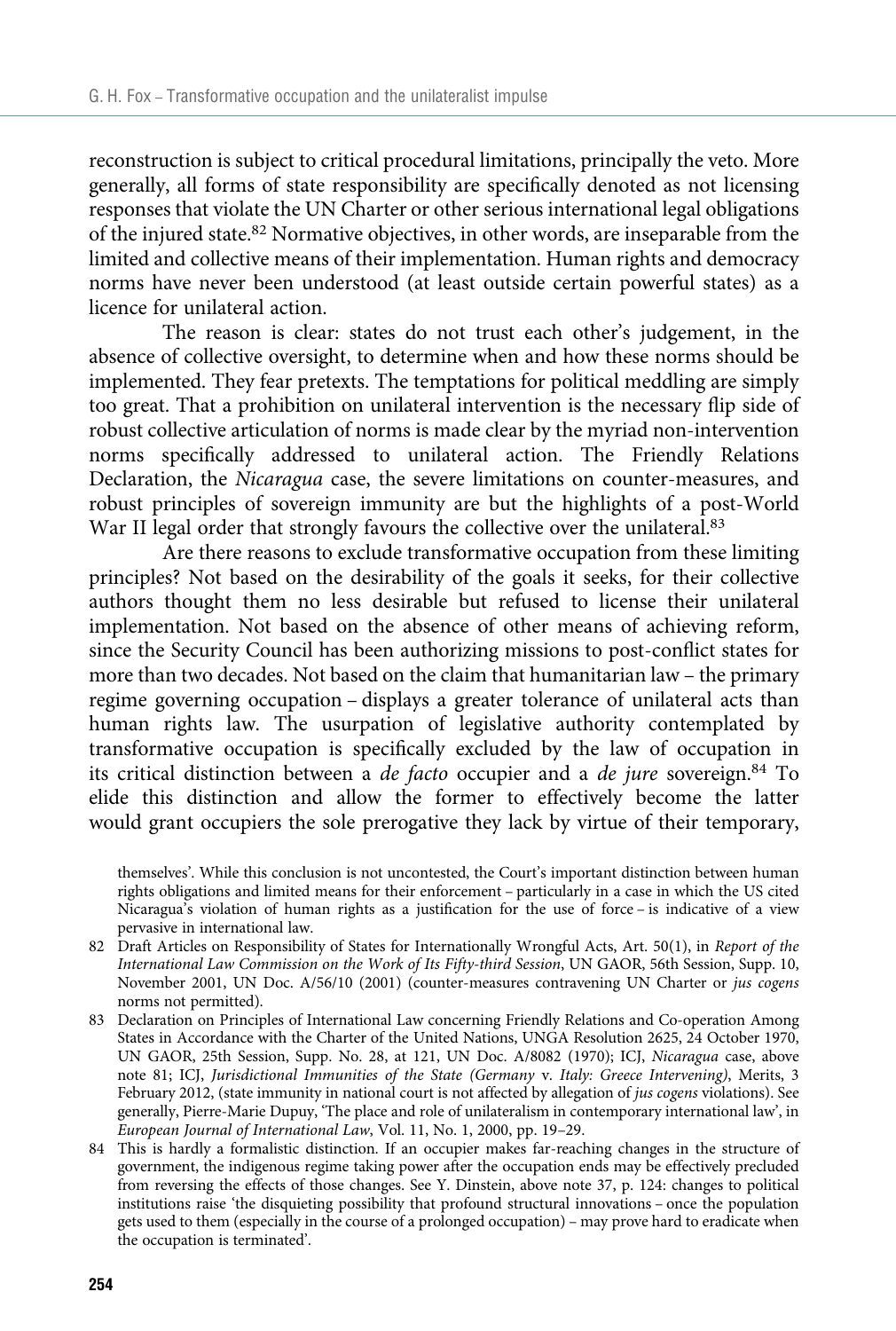de facto assertion of authority.<sup>85</sup> Transformative occupation is unique only in that it presents a propitious opportunity to alter domestic institutions. The defender of those institutions – the ousted regime – has ceased to exist. But to claim that improper unilateral acts can be easily accomplished is not much of an argument either.

Third, assimilating collective and unilateral transformations threatens to permeate the jus ad bellum/jus in bello divide. A critical function of a Chapter VII mandate for reform during occupation is to override or displace the conservationist principle. The Security Council exercises legislative authority to render lawful a practice that was (in my view) unlawful under the normally applicable jus in bello.<sup>86</sup> But, in so doing, the Security Council does not also legitimize the intervention that enabled foreign forces to occupy the territory. That would have required a separate authorization, one the Security Council (as in the case of Iraq) may have been unwilling to give,<sup>87</sup> and one that would implicate an entirely different body of law: the jus ad bellum regulating the initial use of force.

The question is whether the barrier between these two regimes can be maintained when a unilateral occupier, invoking multilateral missions as precedent, transforms the law of the territory it occupies. Answering this question requires understanding the incentives created by the possibility of transformative occupation. Imagine an intervention to halt rampant human rights abuses. To ensure that they do not reoccur once foreign troops leave, the interveners create liberal democratic institutions during the subsequent occupation. What kind of occupier is likely to engage in such actions? Non-democratic occupiers are highly unlikely either to intervene on humanitarian grounds or to engage in democratic reforms. Democratic occupiers may intervene for reasons unrelated to human rights and democracy, but in those cases their likelihood of undertaking a transformative occupation is uncertain. Panama and Grenada are cases of intervention for nonhumanitarian reasons that were not followed by transformative occupations, while Iraq and the US/Allied wars against Germany and Japan in World War II are cases where non-humanitarian entry into conflict was followed by transformative occupation. The only scenario in which transformative occupation is almost certain to be attempted – to a greater or lesser degree in each case – is when a liberal democratic state intervenes for humanitarian reasons. For such a power to intervene because human rights abuses have become intolerable but then to leave the abusing government in place and depart would be self-defeating. And, indeed, one common argument made by supporters of transformative occupation is that contemporary warfare has come to be dominated by a transformative objective.<sup>88</sup> As Grant Harris

<sup>85</sup> In Julius Stone's words, the difference in legislative authority granted to occupiers and indigenous regimes rests on 'the contrast between the fullness and permanence of sovereign power and the temporary and precarious position of the Occupant'. Julius Stone, Legal Controls of International Conflict, Rinehart, New York, 1954, p. 694.

<sup>86</sup> See the discussion in below note 113.

<sup>87</sup> Some writers argue that the Security Council in fact granted the United States broad latitude to engage in reform in Iraq. See, e.g., E. Benvenisti, above note 60. I have disagreed with that view: G. H. Fox, above note 5, pp. 263–269.

<sup>88</sup> See, e.g., P. M. R. Stirk, above note 24, p. 203.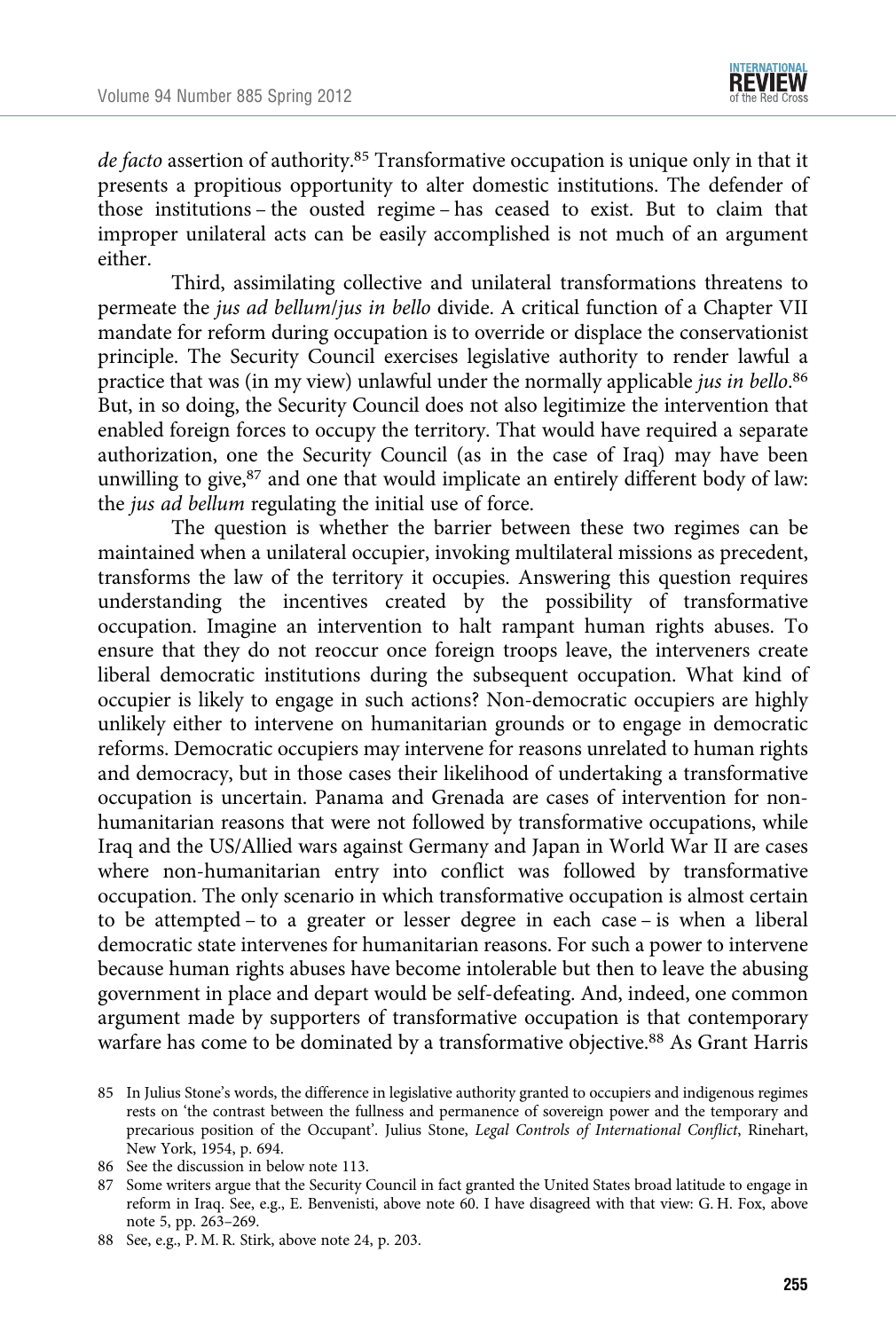writes, 'the motivation for much of modern warfare is precisely to reshape occupied territory and intervene in the lives of its inhabitants'. <sup>89</sup> The most likely scenario for transformative occupation becoming a jus in bello question, therefore, is one in which it is also an asserted justification under the *jus ad bellum*.

Herein lies the danger. Though unilateral humanitarian intervention is the subject of intense and ongoing debate, international lawyers are virtually unanimous that it contravenes the jus ad bellum.<sup>90</sup> If this is correct, how can that prohibition on initiating armed conflict to secure human rights be maintained if an intervener knows that, when it succeeds in occupying a territory, the jus in bello will allow it to enact the very reforms that prompted the intervention? Where transformation is the reason for intervention, in other words, the consequences of legitimizing transformation cannot realistically be confined to the jus in bello. Justification and purpose cannot be disentangled. As Adam Roberts acknowledges, 'an element of artificiality marks the proposition that transformative goals may be acceptable, but only as a by-product of military action, not as its real justification'. <sup>91</sup> The danger is avoided when the Security Council must vote separately to legitimize intervention and then reform. But if the latter cases are taken as precedent for acts by unilateral occupiers, then Security Council authorization will have ceased to matter for jus in bello purposes. The incentives suggest that it will soon cease to matter for jus ad bellum purposes as well.

In sum, conflating unilateral and multilateral transformations creates a dangerously potent incentive for the jus in bello to legitimize violations of the jus ad bellum. Such a breach of the barrier between these two bodies of law admittedly occurs in the opposite direction from that usually warned against: the division is usually described as preventing claims of *jus ad bellum* legality from justifying violations of the jus in bello, such as claims of a just cause legitimizing abuse of detainees. But the problem here is arguably more insidious, for using jus in bello legality to justify initiation of an entire armed conflict may well have much fartherreaching consequences than legitimizing specific illegal acts in the course of armed conflict.

## $E = \frac{1}{2}$

The third part of the claim for emergence of transformative occupation is the extraterritorial application of an occupier's human rights treaty obligations. If an

<sup>89</sup> Grant T. Harris, 'Human rights, Israel and the political realities of occupation', in Israel Law Review, Vol. 41, 2008, p. 102.

<sup>90</sup> Yoram Dinstein, War, Aggression and Self-Defense, 4th edition, Cambridge University Press, Cambridge, 2005, pp. 70–73; Christine Gray, International Law and the Use of Force, Oxford University Press, Oxford, 2000, pp. 24–42.

<sup>91</sup> A. Roberts, above note 16, p. 581. See also, Robert D. Sloane, 'The cost of conflation: preserving the dualism of jus ad bellum and jus in bello in the contemporary law of war', in Yale Journal of International Law, Vol. 34, 2009, p. 108 ('[t]he emerging idea of transformative occupation, whatever its other merits, may well be in tension with' the jus ad bellum/jus in bello dichotomy); Rotem Giladi, 'The jus ad bellum/ jus in bello distinction and the law of occupation', in Israel Law Review, Vol. 41, Nos. 1–2, 2008, p. 277 ('Rather than a coincidental by-product of war, occupation is very often the intended result of the war. Often it is a sine qua non for meeting the strategic goals for which a state uses force in the first place').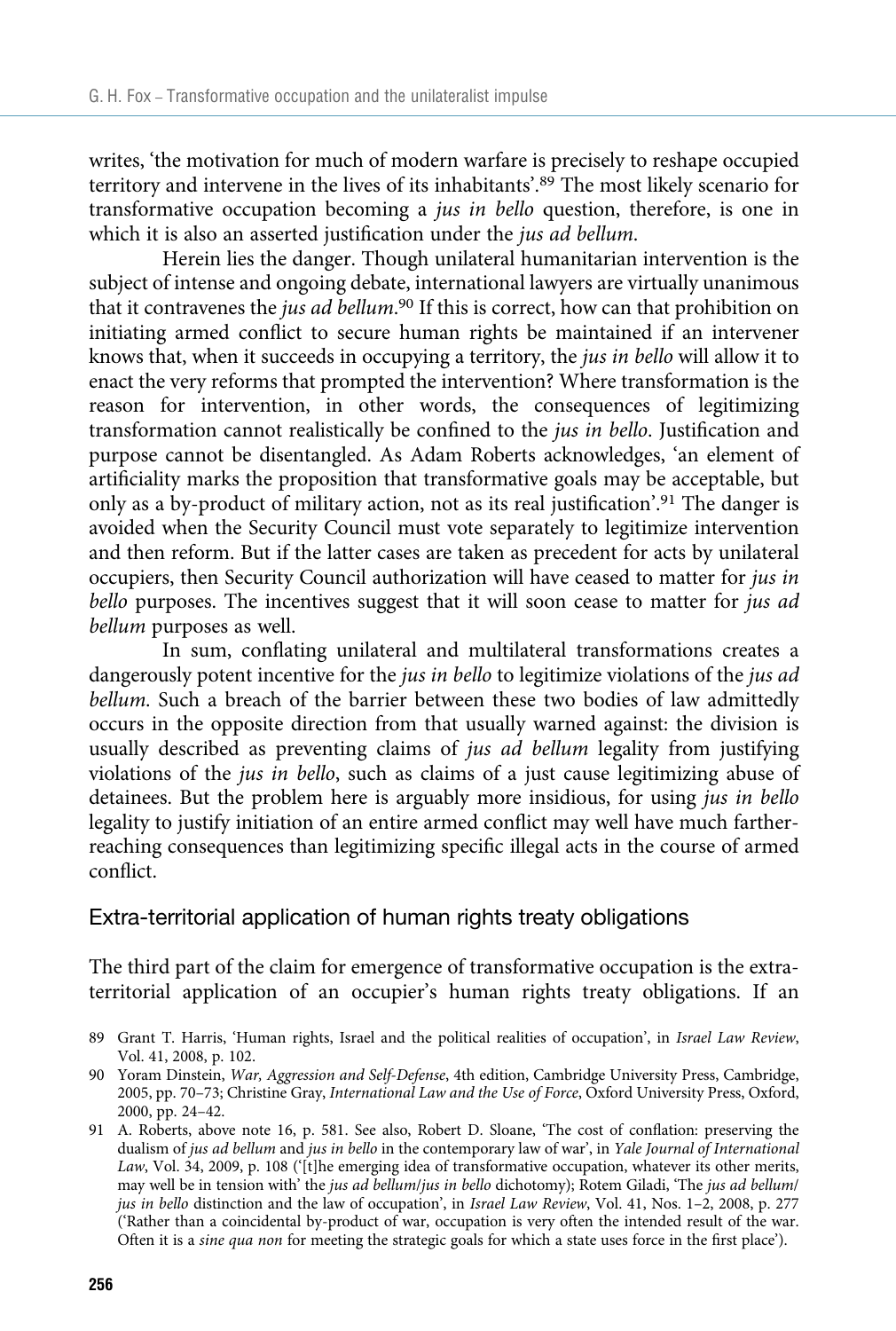occupying power displaces the de jure government of a state that is bound by human rights treaties, it is argued, the occupier's authority within that state's territory should be subject to the same treaty norms. Otherwise, the population would be divested of the treaty's protection through no actions (or fault) of its own. Further, because human rights treaties require state parties to enact rights- protective legislation at home, the same obligations would apply when they assert governing authority through occupation.92 The full panoply of treaty obligations effectively functions as a political blueprint for a human-rights-compliant society. Occupiers of illiberal states may thus be compelled to act as social engineers, creating the norms, procedures, and institutions of a treaty-compliant, liberal society. As Grant Harris notes, 'there is no natural ending point for an occupant's obligations to protect human rights short of the creation of a functioning state with permanent institutions capable of doing so'. 93

The general proposition that states remain subject to at least some of their human rights treaty obligations during an occupation is now well established in international law.<sup>94</sup> But to move from this general principle to legitimizing transformative occupation requires a complex journey. In part this is because much of the jurisprudence on extra-territoriality – apart from that of the European Court of Human Rights – is quite superficial and provides little explanation of how a conflict between human rights (legislative obligations) and humanitarian law (prohibition on legislative changes) is to be resolved. Occupation sits uneasily on the border between armed conflict and peacetime governance. On the one hand, it presents an excellent opportunity to open closed societies to the robust debate and political competition provided by democratic institutions. On the other, the security environment in many occupations is so fragile that the military requires powers unthinkable during peacetime.95 This duality creates a problem of legal categories. If occupation is viewed primarily as a stage of armed conflict, governance can become a vehicle for human rights protection only when doing so is compatible with the occupier's ability to maintain security. Occupation law tempers its protection of human rights with significant deference to considerations of military

93 G. T. Harris, above note 89, p. 121.

94 See ICJ, Wall decision, above note 42; ICJ, Armed Activities on the Territory of the Congo (Democratic Republic of the Congo v. Uganda), Judgment, 19 December 2005, ICJ Reports 2005, p. 168; European Court of Human Rights (ECtHR), Al-Skeini et al. v. The United Kingdom, Judgment, 7 July 2011, App. No. 55721/07; Human Rights Committee, General Comment No. 31: Nature of the General Legal Obligation Imposed on States Parties to the Covenant, 26 May 2004, UN Doc. CCPR/C/21/Rev.1/Add.13, para. 10; Marko Milanovic, Extraterritorial Application of Human Rights Treaties: Law, Principles, and Policy, Oxford University Press, Oxford, 2011.

<sup>92</sup> Article 2(2) of the International Covenant on Civil and Political Rights (ICCPR) typifies such legislative obligations: 'Where not already provided for by existing legislative or other measures, each State Party to the present Covenant undertakes to take the necessary steps, in accordance with its constitutional processes and with the provisions of the present Covenant, to adopt such laws or other measures as may be necessary to give effect to the rights recognized in the present Covenant'.

<sup>95</sup> A well-planned operation will pair traditional security operations with efforts to build the rule of law and strong state institutions, which in the long run are the only effective guardians against civil unrest. See the thorough discussion in Jane Stromseth, David Wippman, and Rosa Brooks, Can Might Make Rights? Building the Rule of Law after Military Interventions, Cambridge University Press, Cambridge, 2006, pp. 134–177.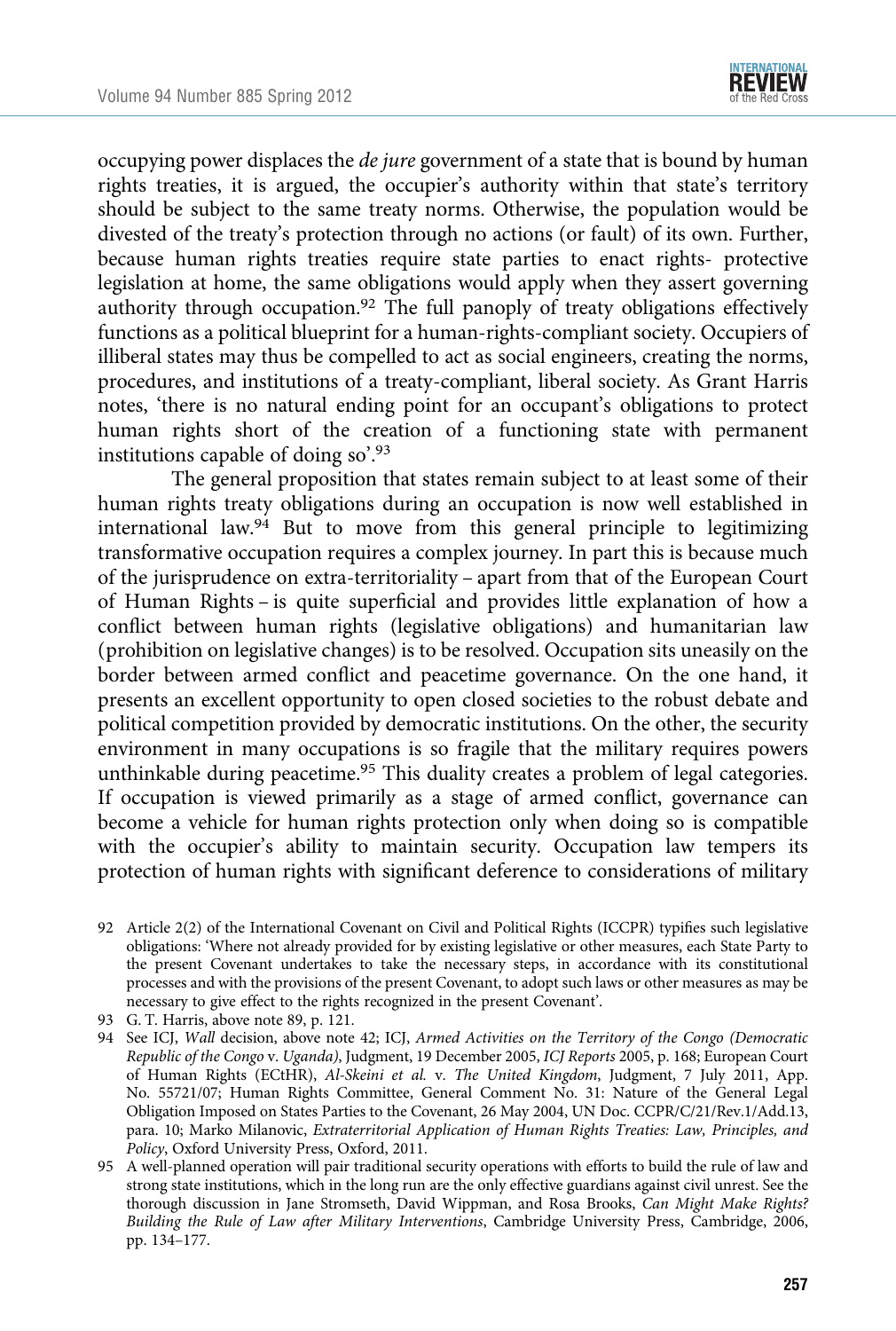necessity.96 But the opposite view – regarding occupation as equivalent to peacetime governance – would subject occupiers to human rights treaties that make no concessions to military necessity.

The options for reconciling these two regimes are unsatisfying. Deference to military necessity can obviously be retained by viewing occupation solely as a matter of humanitarian law – perhaps as the lex specialis – but this would negate the now-established application of human rights treaties to occupied territories. Alternatively, those treaties could serve as the sole relevant legal framework, but human rights treaties make no accommodation for military necessity since they were designed for peacetime governance.<sup>97</sup> Making no allowance for the military exigencies of occupation would be unworkable and probably unacceptable to most states. While derogation clauses obviously exist in human rights treaties, to invoke them in order to permit necessary security operations would effectively neuter the greater protections offered by human rights treaties and render the protections offered by the two regimes substantially similar.98 The same would be true of a 'flexible' interpretation of the treaties to limit the scope of rights when they affect security concerns. The more nuanced approach of the International Court of Justice (ICJ)'s Nuclear Weapons opinion, which views humanitarian law as the lex specialis to be applied in the event of conflict with particular human rights norms,<sup>99</sup> promises a more fact-specific analysis but would similarly privilege military necessity over rights protection.

Even if one could overcome this doctrinal incoherence and occupiers were deemed fully bound by their human rights treaty obligations, legislative change in the occupied territory would only be required in a narrow set of circumstances. And those are circumstances in which the occupier's justification for acting without a Security Council mandate – that is, acting pursuant to occupation law as opposed to Chapter VII authorization – is at its weakest. A conflict between human rights treaty obligations and the conservationist principle would only arise if an occupier could not comply with the treaty without undertaking legislative action.100 Human rights treaties contain three distinct forms of obligation: states parties must themselves refrain from violating protected rights; they must ensure that others within their jurisdiction refrain from such violations; and they must act affirmatively to ensure that right-protective procedures exist, remedies are provided, and victims are

- 96 Y. Dinstein, above note 37, p. 115: '[t]he tension between military necessity and humanitarian considerations permeates ... the law of belligerent occupation'.
- 97 See Michael J. Dennis, 'Application of human rights treaties extraterritorially in times of armed conflict and military occupation', in American Journal of International Law, Vol. 99, No. 1, 2005, pp. 119–141.
- 98 It is arguable that the ICCPR's derogation was designed only 'to permit the suspension of domestic laws of states parties during periods of public emergency, including periods of armed conflict' (ibid., pp. 136– 137). This view is supported by the fact that, as of 2005, no state party to the Covenant had submitted a notice of derogation in relation to actions outside its national territory (ibid., pp. 125–126).
- 99 ICJ, Legality of the Threat or Use of Nuclear Weapons, Advisory Opinion, 8 July 1996, ICJ Reports 1996, p. 226, para. 25. See also ICJ, Wall decision, above note 42, para. 106.
- 100 As Dinstein observes, '[a]s long as there is no head-on collision between the exigencies of the occupation and the political institutions existing in the occupied territory, there is no real necessity for the Occupying Power to tinker with the latter'. Y. Dinstein, above note 37, p. 124.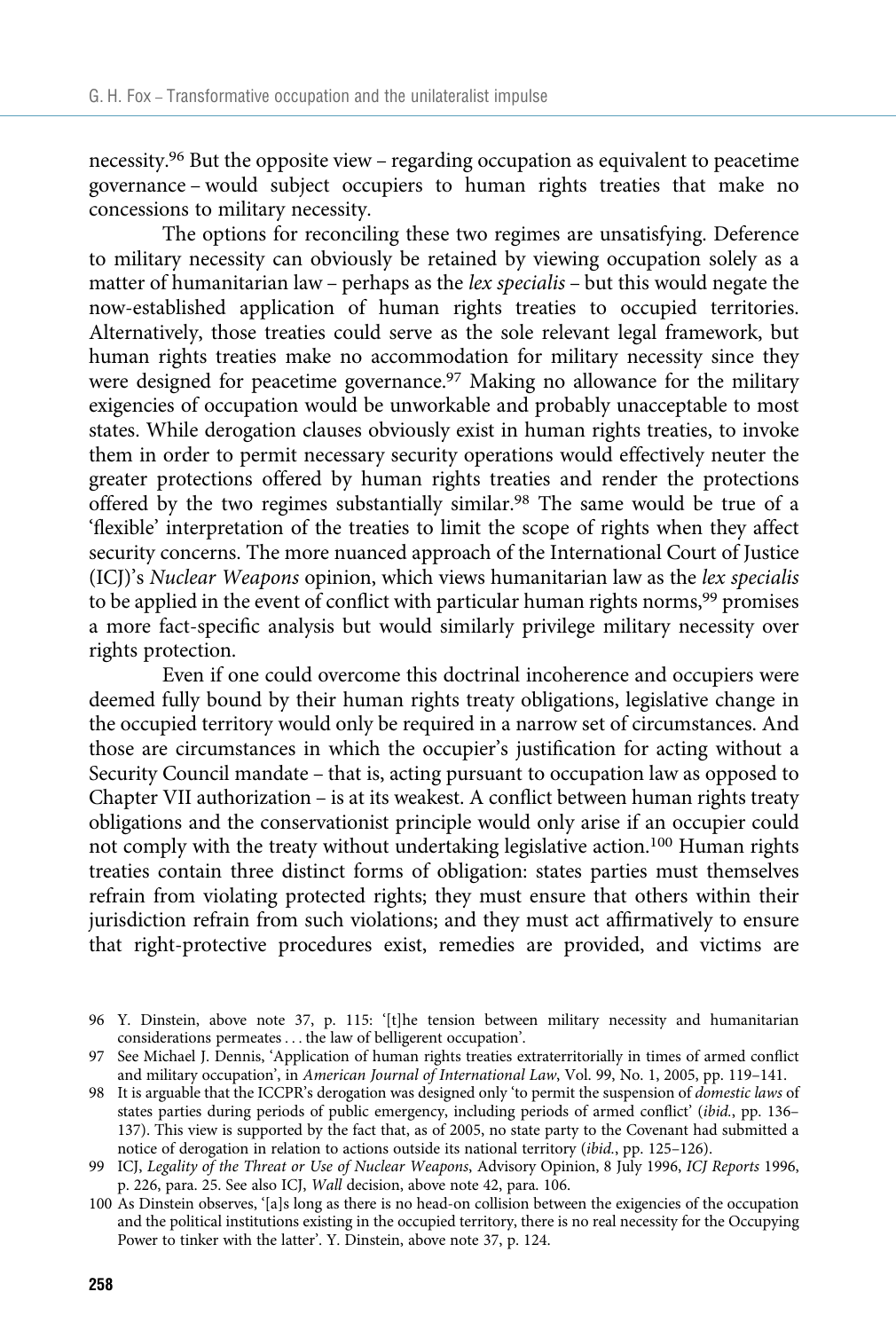compensated.<sup>101</sup> I argue that only the third form presents an obvious conflict with the conservationist principle.

First and foremost, states parties must themselves refrain from violating protected rights. This is a purely negative obligation. Occupiers may comply by issuing orders to their military forces and civilian administrators that rights not be violated. Such inaction is hardly inconsistent with the conservationist principle. No new legislation is needed in order for occupiers themselves to act with restraint.

One might respond that an occupier will frequently govern through existing laws and institutions. If those violate human rights treaties in and of themselves (as opposed to the way in which they were applied by the ousted regime), then legislative change would become essential to compliance with the treaties. But this argument will apply only to a rather small category of laws that require government officials to violate human rights. If the law simply allows such violations – for example, by permitting discrimination against classes of citizens, permitting police to use abusive practices, permitting courts to truncate due process, or permitting governmental censorship, and so forth – the source of any violation would be an official's choice to violate rights, not a legal compulsion to do so. Ensuring that local administrators do not continue to exploit the law's permissiveness to violate rights would be a matter of the occupier's issuing clear instructions for the laws' implementation.

Second, states parties must ensure that others in territory they control do not violate rights. In the Congo/Uganda case the ICJ described this as an obligation 'to protect the inhabitants of the occupied territory against acts of violence, and not to tolerate such violence by any third party'.<sup>102</sup> In an occupied territory, such third parties can usefully be grouped into two categories. The first are those in a subordinate relationship to the occupier, such as a compliant local administration or an allied armed group. While restraining such third parties will certainly require more affirmative acts than when an occupier simply restrains itself, in essence the obligation is still to abstention from human rights violations: the third parties must not torture, rape, murder, or discriminate, for example. They might be restrained by direct orders, or more active follow-up by the occupier might be needed, such as ensuring that orders filter down through a chain of command and that obstinate officials are relieved of their duties. All such acts would meet the ICJ's requirement that third-party acts not be tolerated. If the relationship is truly one of superior– subordinate, there seems no reason why a change to existing law should be expected to bring third-party violators to heel, when directly ordering – and perhaps even compelling – their compliance has not.

The second category of third parties are those not in a subordinate relationship to the occupier. Indeed, they may be insurgents who directly target the occupier. Not to 'tolerate' violations by such independent or hostile groups would involve maintaining security in the territory, a basic obligation of

<sup>101</sup> These categories obviously do not neatly capture all cases, and the acts of some occupiers will almost certainly defy this typology.

<sup>102</sup> ICJ, Armed Activities on the Territory of the Congo, above note 94, para. 178 (emphasis added).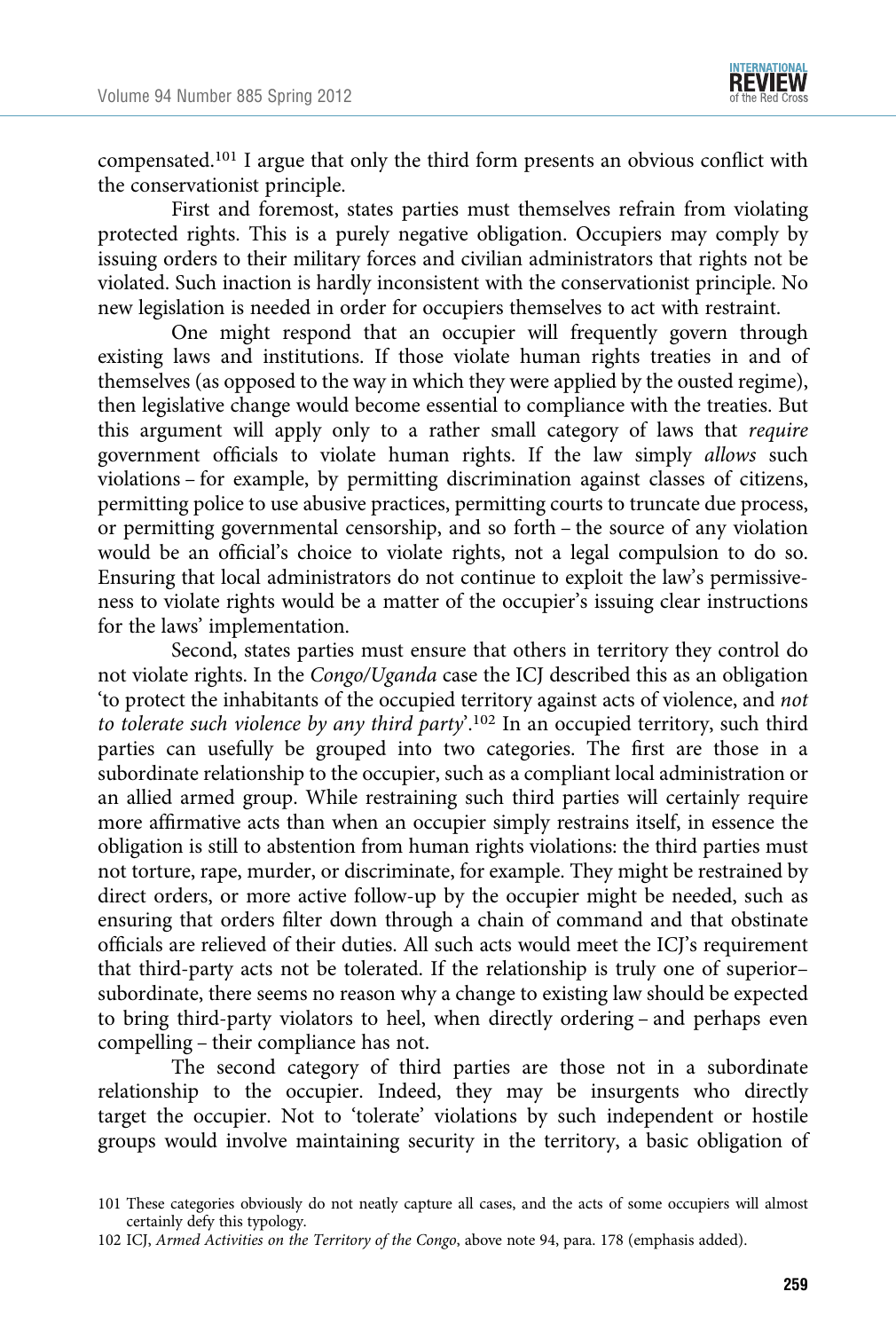occupation law.103 Because non-subordinate third parties do not act through the apparatus of state power, their human rights violations would not involve the sort of official misconduct that might require new legislation. As in the Congo case itself, violations by these groups are likely to involve independent acts of violence that can only be deterred or ended through enhanced security measures.<sup>104</sup> New legislation would do little to address these groups' violations.

Only a third form of treaty obligation might require legislative action. In addition to the negative obligation to refrain from abuse, human rights treaties also require states to act affirmatively in order to prevent violations, investigate abuses, punish violators, and ensure justice to victims.105 If existing law does not create these institutionalized monitoring and enforcement mechanisms, states parties can only comply by creating them through legislation. Some rights by their nature require institutional mechanisms, such as democratic elections and fairness in prosecuting criminal defendants. Such rights involve entitlements to a particular institution or procedure. Other rights may require expanding institutions to meet previously unaddressed challenges, such as violence against women in the private sphere. The degree of institutional change needed to protected rights with important procedural components can be quite far-reaching.106

This third category presents a clear conflict with the conservationist principle. The first thing to be said is that there is literally no support in existing jurisprudence on extra-territoriality for the proposition that occupiers must build institutions and reform laws. All of the extra-territoriality cases against occupying powers before the ICJ and the European Court of Human Rights have involved human rights abuses by the occupiers themselves.<sup>107</sup> Each involved acts that could have been halted or prevented without changing the laws in force. One can also

- 103 The obligation derives from the injunction in Article 43 of the Hague Regulations that an occupier 'take all the measures in his power to restore and ensure, as far as possible, public order and safety'.
- 104 This certainly seemed to be the ICJ's view of Uganda's obligations as an occupier, finding it responsible for 'any lack of vigilance in preventing violations of human rights and international humanitarian law by other actors present in the occupied territory, including rebel groups acting on their own account'. ICJ, Armed Activities on the Territory of the Congo, above note 94, para. 179.
- 105 As the Human Rights Committee notes in regard to the ICCPR, 'Article 2 requires that States Parties adopt legislative, judicial, administrative, educative and other appropriate measures in order to fulfil their legal obligations'. General Comment 31, above note 94, para. 7.
- 106 Anja Seibert-Fohr summarizes the affirmative implementation measures required by the Human Rights Committee of parties to the ICCPR: 'the Committee has elaborated a whole series of obligations of conduct concerning the status of the Covenant in domestic law, i.e. the obligation to codify the Covenant rights, to accord to it a status superior to domestic legislation, to ensure the conformity of domestic law including the Constitution with it and to incorporate it into the Constitution. Specific measures to prevent and punish violations of the Covenant as elaborated by the Committee in the reporting system (i.e. law enforcement, institutional and procedural safeguards, monitoring and control mechanisms, contextual measures, information and education) are additional examples of obligations of conduct'. Anja Seibert-Fohr, 'Domestic implementation of the International Covenant on Civil and Political Rights pursuant to its article 2 para. 2', in Max Planck Year Book of United Nations Law, Vol. 5, 2001, pp. 467–468.
- 107 ICJ, Wall decision, above note 42 (construction of a wall by Israel in occupied Palestine); ICJ, Armed Activities on the Territory of the Congo, above note 94 (conduct of Ugandan armed forces in the occupied portion of the DRC); ECtHR, Al-Skeini, above note 94 (acts of British occupying forces in Iraq); ECtHR, Al-Jedda v. The United Kingdom, Judgment, 7 July 2011, App. No. 27021/08 (acts of British occupying forces in Iraq); ECtHR, Loizidou v. Turkey, Judgment, 18 December 1996, App. No. 15318/89 (acts of Turkish occupying forces in Cyprus); ECtHR, Andreou v. Turkey, Decision on Admissibility, 3 June 2008,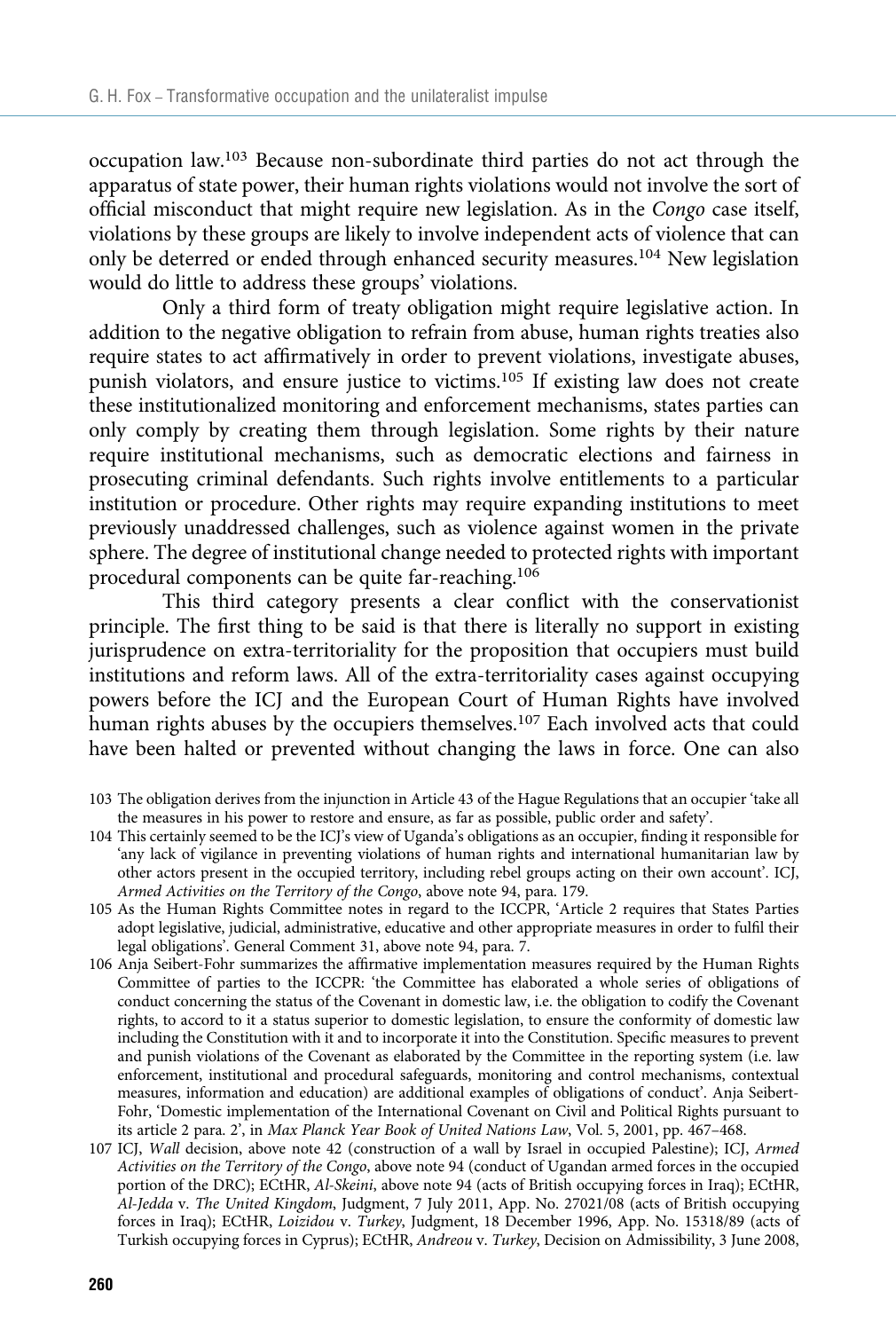

observe that this category does not involve the worst human rights abuses in occupied territories. Few truly egregious acts – massacres, rapes, torture, plunder, mass expulsion, persecution of disfavoured groups – require legislative solutions. If history is any guide, these are almost always the acts of occupying forces themselves or their close allies. They fall into the first or second categories described above and the parties can stop these actions by restraining themselves. The Iraqi plunder of occupied Kuwait in 1990–1991, for example, could have been halted by orders given down the chain of command.

But even if the cases are few, the question remains whether this third category of affirmative obligations should be applied extra-territorially. Here the discussion must inevitably turn to the type of occupation that the international community chooses to validate. For, as the prior discussion suggests, only a limited class of reform-minded occupiers is likely to pursue broad legislative change. From recent occupation experience, two specific scenarios seem to implicate this category. The first is a prolonged occupation in which no plans are made for an immediate return to local control and the occupier assumes responsibility for the territory over the long term. The second is where an occupation is commenced for the specific purpose of legal and political reform, namely a transformative occupation. In both situations the occupier makes governance decisions based not only on the pragmatic necessities of the moment (including compliance with the individual rights provisions of Geneva law) but also to address perceived long-term problems in the territory. In the case of prolonged occupation, the problem is legal stasis over time. As the Israeli Supreme Court has observed, '[a] prolonged military occupation brings in its wake social, economic and commercial changes which oblige him [the occupier] to adapt the law to the changing needs of the population'.<sup>108</sup> In the case of transformative occupation the problem is the many maladies of a closed authoritarian society.

Should human rights treaties enable such occupations, whose long-term strategic objectives and reform agendas are inexorably intertwined? If one answers yes, one must be prepared to defend the proposition that human rights treaties can permit (or even compel) the de facto annexation of occupied territory.<sup>109</sup> Legislating reforms intended to be permanent is fundamentally incompatible with the temporary nature of occupation.110 Such fundamental policy decisions are the prerogative of the indigenous sovereign, and to appropriate them is to assume the mantle of that sovereign. As Pictet observes, the 'temporary, de facto' nature of

- 109 As Professor Roberts states forthrightly, 'transformative occupation may be considered to have emerged as a more honorable, but still deeply controversial, successor to the discredited notion of annexation'. A. Roberts, above note 16, p. 585.
- 110 Christopher Greenwood, 'The administration of occupied territory in international law', in Emma Playfair (ed.), International Law and the Administration of Occupied Territories: Two Decades of Israeli Occupation in the West Bank and Gaza Strip, Clarendon Press, Oxford, 1992, p. 247 : '[a]n occupant may, therefore, suspend or bypass the existing administrative structure where there is a legitimate necessity of the kind discussed ... but any attempt at effective permanent reform or change in that structure will be unlawful'.

App. No. 45653/99 (acts of Turkish occupying forces in Cyprus); ECtHR, Al-Saadoon and Mufdhi v. The United Kingdom, Judgment, 2 March 2010, App. No. 61498/08 (acts of British occupying forces in Iraq). 108 HCJ 337/71, Christian Society for the Holy Places v. Minister of Defense, 26(1) Piskei Din 574 (1972).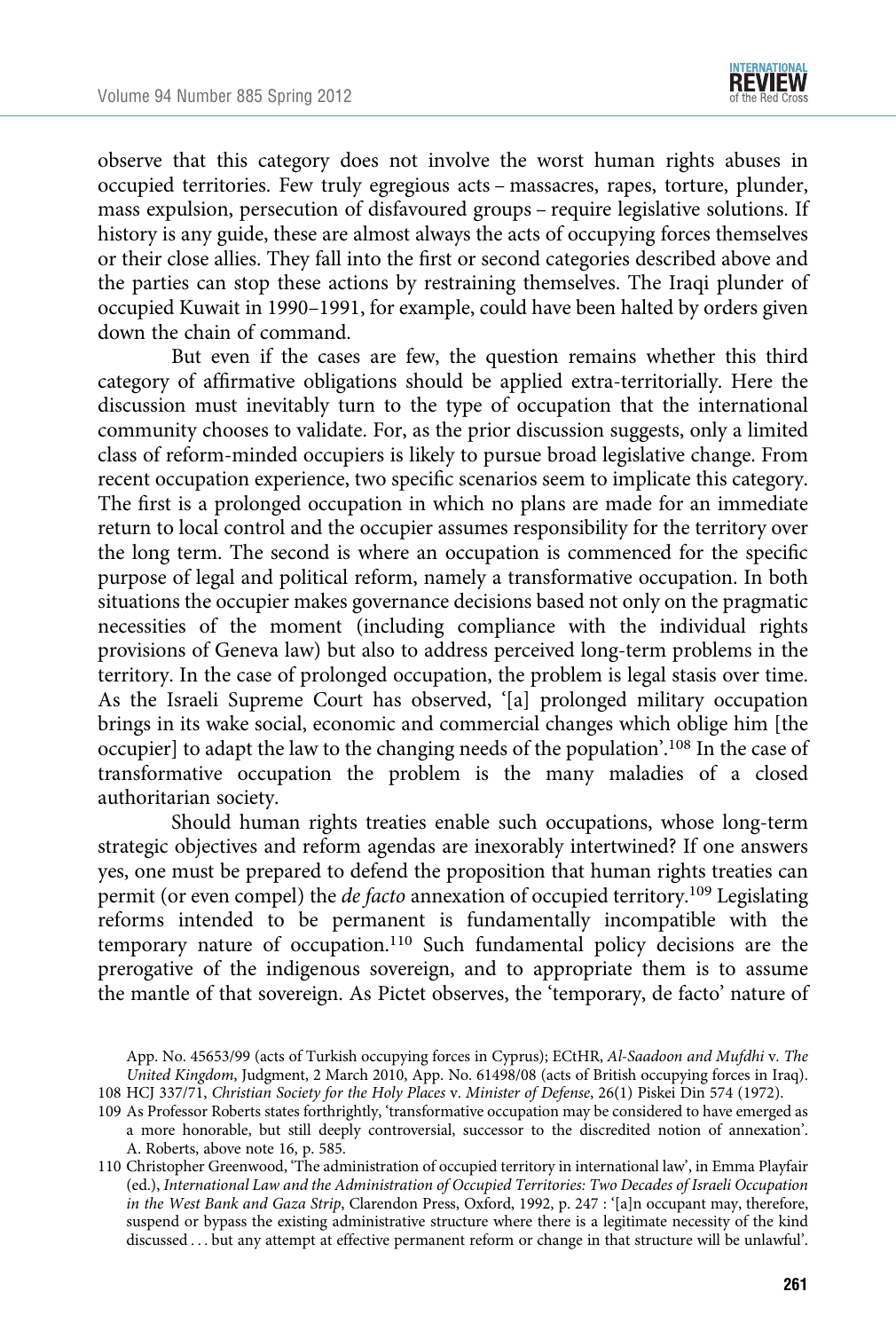the foreign presence is 'what distinguishes occupation from annexation'. <sup>111</sup> The ICJ's holding that the Israeli security wall could become 'tantamount to de facto annexation' because it would 'create a *fait accompli* on the ground that could well become permanent' <sup>112</sup> invokes a similar idea: when an occupier assumes powers reserved to the de jure sovereign – in the Wall case the demarcation of boundaries – it effectively treats the territory as its own, even without its formal incorporation.

## The multilateral option

The attraction of transformative occupation is twofold. First, it promises to move illiberal state institutions toward compliance with international standards of human rights and democratic governance. Second, it takes advantage of a unique moment in which transformation appears possible. No forces stand between a reformminded occupier and necessary political change. The conservationist principle can well appear unnecessarily obstructionist and even anachronistic in rejecting both of these justifications as unconvincing. The criticisms above, focusing on the agent of change – a state acting unilaterally – do not address these points.

But this Manichean view of transformation – as either a de facto annexation or a critical opportunity to advance human rights – is itself an anachronism. It assumes that the agent of transformation will be a state, since only states are limited by the conservationist principle and would be the only agents of change liberated by its obsolescence.<sup>113</sup> But a third option exists: authorization by the Security Council under Chapter VII.<sup>114</sup> Few doubt that if the Security Council were to authorize an occupier to reform local laws and institutions its legislative authority would override the conservationist principle.115 As a result, its actions would cease to be governed by occupation law, at least in regard to limits on the occupier's legislative authority. Instead, such occupation would be akin to the many missions that the Security

- 111 J. S. Pictet, above note 18, Art. 47, p. 275, available at: [http://www.icrc.org/ihl.nsf/COM/380-600054?](http://www.icrc.org/ihl.nsf/COM/380-600054?OpenDocument) [OpenDocument](http://www.icrc.org/ihl.nsf/COM/380-600054?OpenDocument) (last visited 16 March 2012).
- 112 ICJ, Wall decision, above note 42, para. 121.
- 113 While some suggest that international organizations may be bound in some respects by the law of occupation, that possibility remains hypothetical, since neither the United Nations nor any other international organization has ever acknowledged itself to be an occupier for humanitarian law purposes. See G. H. Fox, above note 5, pp. 222–225. Further, as explained below, even if the United Nations were so bound, the Security Council could exempt the organization from the conservationist principle via Chapter VII.
- 114 For a discussion of various forms of potential Security Council involvement in setting mandates for occupiers, see G. T. Harris, above note 89, pp. 168–171.
- 115 See A. Roberts, above note 16, p. 622; S. R. Ratner, above note 15, p. 710; B. S. Brown, above note 15, p. 60; David J. Scheffer, 'Beyond occupation law', in American Journal of International Law, Vol. 97, No. 4, 2003, p. 851. The Security Council's authority to supersede existing treaty norms is grounded in Article 103 of the UN Charter, whose pre-emptive authority was affirmed by the ICJ in its provisional measures opinion in the Lockerbie case. ICJ, Questions of Interpretation and Application of the 1971 Montreal Convention Arising from the Aerial Incident at Lockerbie (Libyan Arab Jamahiriya v. United Kingdom), 14 April 1992, ICJ Reports 1992, p. 3, para. 39; ICJ, Questions of Interpretation and Application of the 1971 Montreal Convention Arising from the Aerial Incident at Lockerbie (Libyan Arab Jamahiriya v. United States of America), 14 April 1992, ICJ Reports 1992, p. 114, para. 42. See generally, Stefan Talmon, 'The Security Council as world legislature', in American Journal of International Law, Vol. 99, No. 1, 2005, pp. 175–193.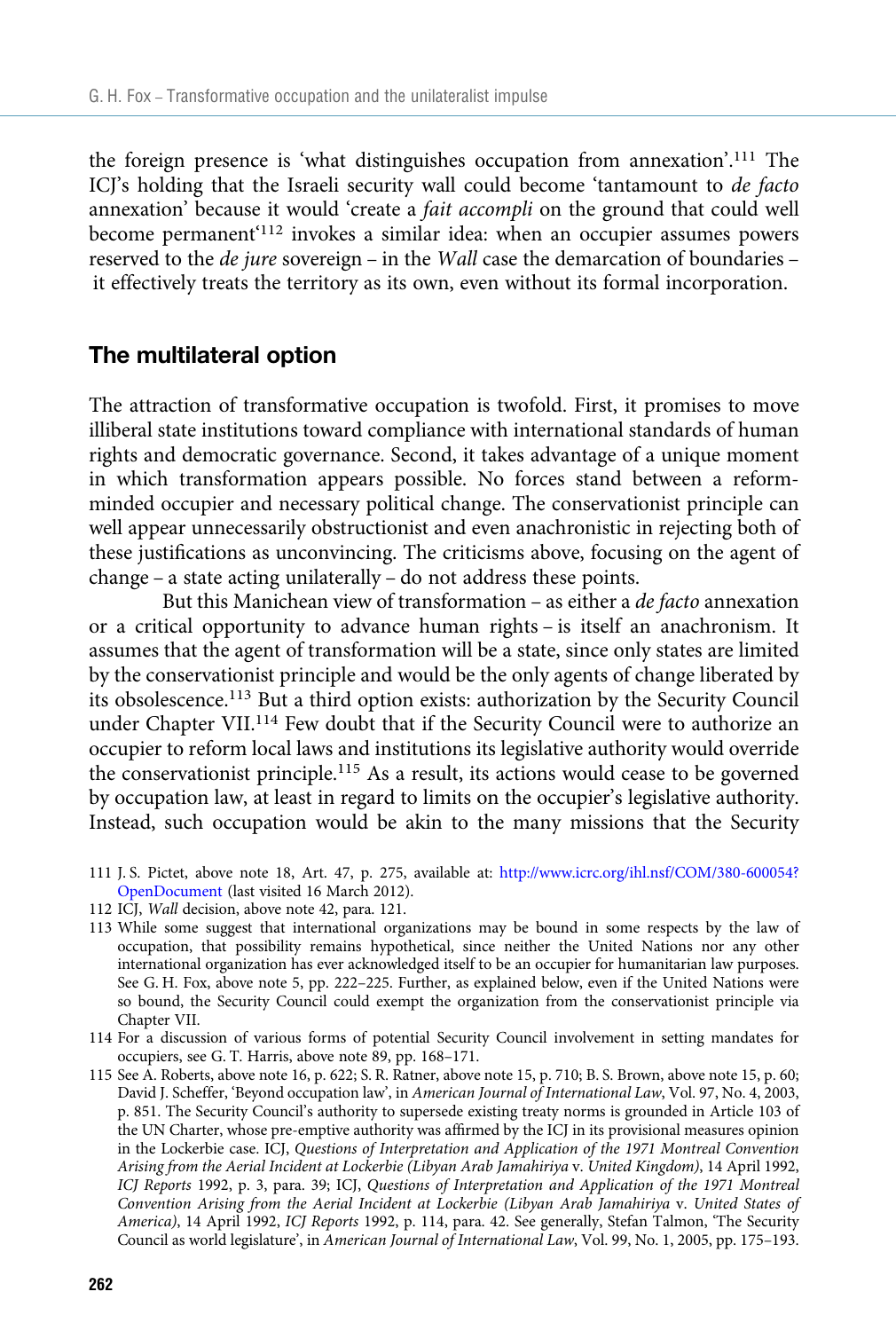Council has created over the past two decades with detailed mandates to advance human rights and political democracy in post-conflict states.

That so much energy would be expended in arguing to expand the unilateral authority of Occupying Powers is itself surprising. The goal of the UN peace and security regime has been to multilateralize all aspects of armed conflict.<sup>116</sup> In the post-Cold War era it has largely succeeded. According to two important datasets of armed conflict,<sup>117</sup> there were ten major inter-state armed conflicts between 1990 and 2010.118 All but two of these were addressed in one form or another by the UN Security Council, which took actions ranging from authorizing intervention to supporting regional peace processes.119 The Council's involvement has not been episodic but holistic, as it regularly addresses all aspects of armed conflict from inception to termination.120 It seeks to mediate disputes that appear likely to result in armed conflict; authorizes responses to cross-border incursions; condemns violations of humanitarian law in the course of armed conflicts, including referring matters to the International Criminal Court; assists in negotiating ceasefires and eventual peace agreements; and, as has been noted, dispatches reconstruction missions to post-conflict states.<sup>121</sup> The UN (via Security Council action) has moved well beyond simply responding to aggression to deploy sophisticated strategies of prevention, mediation, reconciliation, reconstruction, and exit from conflict zones.122

This move to multilateralism has been particularly evident at the postconflict stage.123 The UN has become the indispensable actor in such transitional

- 116 In Thomas Franck's words, the central purpose of the UN collective security system 'is to replace the outmoded, dangerous national self-reliance on unilateral force with a workable global police system, capable of protecting the weak against the strong and of responding, quickly, with levels of force appropriate to a specific circumstance of lawlessness'. Thomas M. Franck and Faiza Patel, 'UN police action in lieu of war: "The old order changeth" ', in American Journal of International Law, Vol. 85, No. 1, 1991, p. 73.
- 117 The Correlates of War Project, available at: <http://www.correlatesofwar.org> (last visited 16 March 2012) and the Uppsala Conflict Data Program/Peace Research Institute Oslo, available at: [http://www.prio.no/](http://www.prio.no/CSCW/Datasets/Armed-Conflict/UCDP-PRIO/) [CSCW/Datasets/Armed-Con](http://www.prio.no/CSCW/Datasets/Armed-Conflict/UCDP-PRIO/)flict/UCDP-PRIO/ (last visited 16 March 2012).
- 118 The major armed conflicts were the Gulf War (1991), the Bosnian War of Independence (1992), the Azerbaijan–Armenia War (1993–1994), the Eritrea–Ethiopia War (1998), the Kosovo Conflict (1999), the US invasion of Afghanistan (2001), the US invasion of Iraq (2003), and the Eritrea–Djibouti conflict (2008). India and Pakistan had several conflicts during this period and they are treated differently by the two datasets.
- 119 The Security Council did not take any action on the Kashmir conflict between India and Pakistan, which flared into armed conflict ten times during this period, or on the Ecuador–Peru Cenepa Valley War of 1995. The Cenepa conflict was resolved by a regional treaty group, the Protocol of Rio de Janeiro, and guaranteed by a monitoring mission dispatched by the Protocol member states: see Glenn R. Weidner, 'Operation Safe Border: the Ecuador–Peru crisis', in Joint Forces Quarterly, Spring 1996, pp. 52–58.
- 120 See the varied discussions in Vaughan Lowe, Adam Roberts, Jennifer Welsh, and Dominik Zaum (eds), The United Nations Security Council and War: The Evolution of Thought and Practice since 1945, Oxford University Press, Oxford, 2008.
- 121 See generally, Ramesh Thakur, The United Nations, Peace and Security: From Collective Security to the Responsibility to Protect, Cambridge University Press, Cambridge, 2006.
- 122 Touko Piiparinen, The Transformation of UN Conflict Management: Producing Images of Genocide from Rwanda to Darfur and Beyond, Routledge, London and New York, 2010.
- 123 Thorsten Benner, Stephan Mergenthaler, and Philipp Rotmann, The New World of UN Peace Operations: Learning to Build Peace?, Oxford University Press, Oxford, 2011; Michael W. Doyle and Nicholas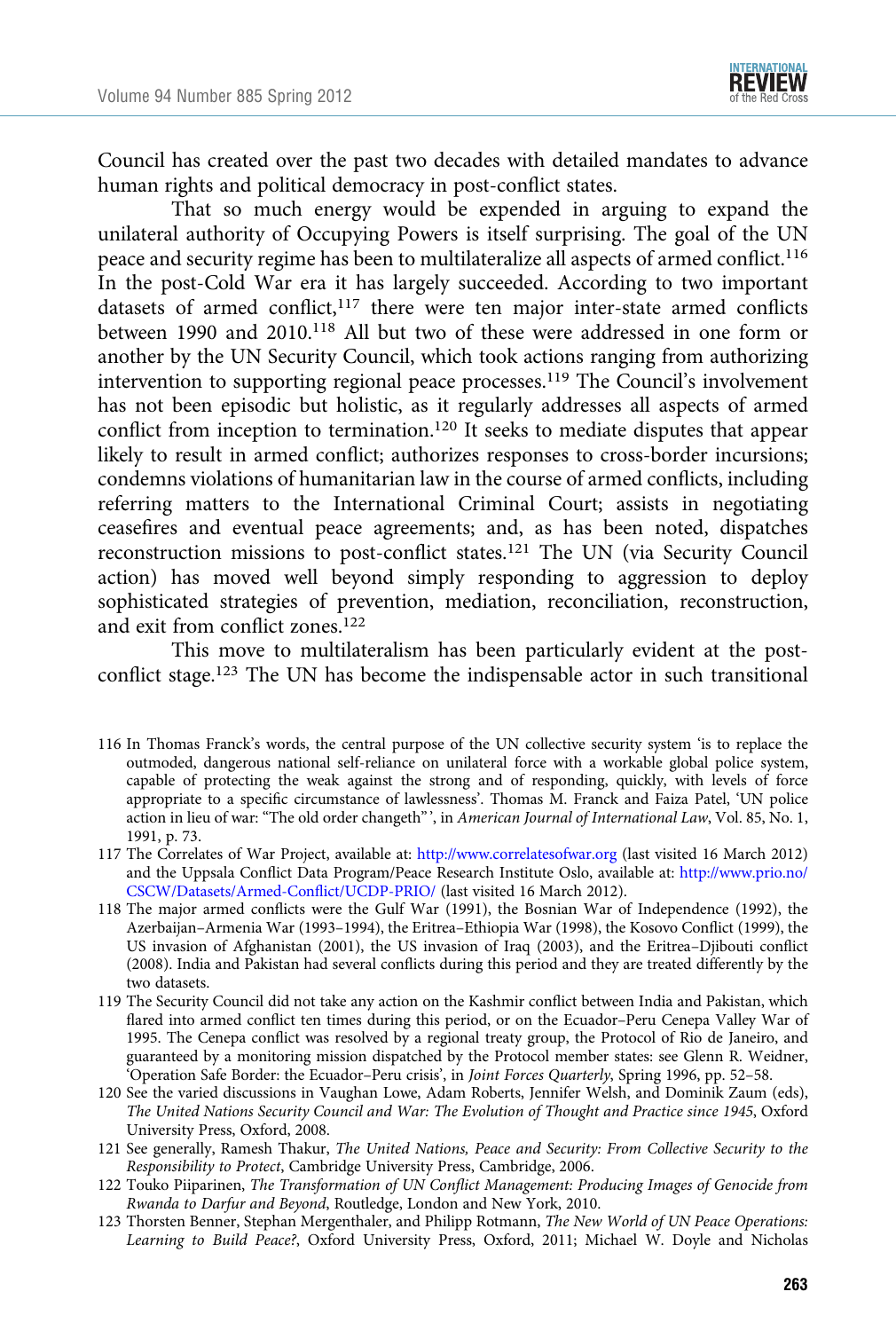operations, displaying an evident learning curve and increasing store of institutional expertise. To ensure the organization continues to learn from both its successes and its failures, in 2005 the Security Council created the Peacebuilding Commission, with a mandate to 'bring together all relevant actors to marshal resources and to advise on and propose integrated strategies for post-conflict peacebuilding and recovery', as well as to 'focus attention on the reconstruction and institutionbuilding efforts necessary for recovery from conflict'.<sup>124</sup> Reviewing the UN postconflict record in 2006, Doyle and Sambanis concluded that the organization is most successful when it is involved in all aspects of a transition from conflict resolution to stable peacetime governance.<sup>125</sup> A greater role for the United Nations thus enhances the effectiveness of post-conflict reconstruction.

With the entire trajectory of international conflict management moving toward collective responses, and with the UN more experienced at reform than any national military (including that of the United States), an expansion of an occupier's prerogatives via occupation law seems a throwback to a time when collective options were either non-existent (before World War II) or non-functional (the Cold War era). Enhancing unilateralism is out of touch with the many areas in which international law in the post-World War II era has refused to license unilateral action, even when that action is described as essential to achieving humanitarian objectives. Examples include a general rejection of unilateral humanitarian intervention, a reluctance to endorse broad conceptions of universal jurisdiction, and refusal to recognize human-rights-inspired exceptions to sovereign immunity in national courts. It is also out of touch with the many ways in which the Security Council has integrated human rights and democracy concerns into its strategy for post-conflict states. Indeed, the Security Council has pursued these objectives to such an extent that some scholars argue that they are being introduced too quickly into politically fragile societies.<sup>126</sup> In the early twenty-first century, enhancing unilateral authority over domestic affairs is the real anachronism.

Of course, the multilateral option will not always be available. Vetoes by permanent members, a lack of political will, local resistance to reform, and a host of other factors may all render the Security Council incapable of approving reforms. As of the time of writing, the Security Council's inability to address the Syrian crisis in a meaningful way seems a case in point. But this observation does not necessarily provide affirmative support for the unilateral option, for the Security Council may be unavailable on fewer occasions than might be supposed. If an occupier has received Security Council approval for an initial use of force for the purpose of transformation, the Security Council is quite unlikely to refuse support for the

Sambanis, Making War and Building Peace: United Nations Peace Operations, Princeton University Press, Princeton, 2006.

<sup>124</sup> UNSC Resolution 1645, 20 December 2005, para. 2.

<sup>125</sup> M. Doyle and N. Sambanis, above note 123, pp. 349–350: 'The defining characteristic of all the successful operations is that they each achieved a comprehensive peace agreement – one involving the UN in the entire peace process, from the signing of the first cease-fire to the restoration of the last structures of government'.

<sup>126</sup> See Jack Snyder, From Voting to Violence: Democratization and Nationalist Conflict, W.W. Norton & Company, New York, 2000.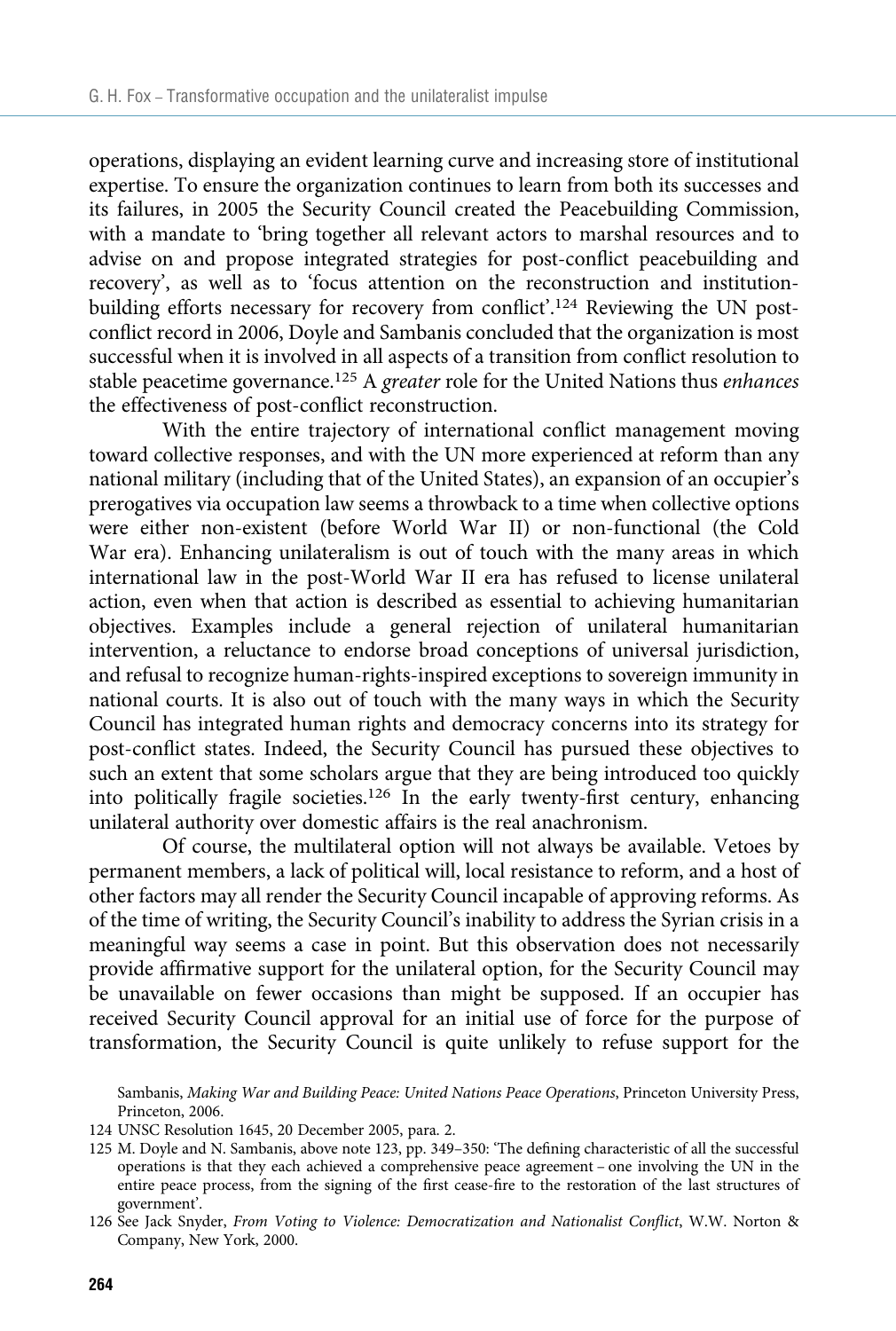transformation itself. Security Council refusal only seems likely where an occupier has either failed to seek approval at all for the intervention or approval was sought and refused.<sup>127</sup> In such cases, the Security Council would not be asked to approve reforms until after an occupation had become a fait accompli. At that point, with the occupier in place, many of the strongly held reasons why Security Council members might have opposed the initial intervention would lose their potency. The invaded state's sovereignty would have been compromised, the occupier would have gained a foothold in a region from which certain Security Council members might want it excluded, and the geopolitical consequences of the intervention, if any, would have occurred. None of those feared eventualities could be reversed by opposing a resolution sanctioning reform in the territory. Perhaps more importantly, the Security Council would be given an opportunity to dictate the parameters of the occupation. In short, the incentives in such circumstances would seem to be aligned against Security Council refusal to approve reforms. The limited possibility that the multilateral option might fail thus provides only weak support for radically expanding the unilateral option.

Seen in this light, the conservationist principle is not a proxy for international law abdicating responsibility for needed legal change in occupied territories. It is instead a limitation on unilateral self-help that finds much support elsewhere in contemporary doctrine.

## **Conclusions**

The Iraq occupation spawned an important debate over the role of occupiers in territories in substantial need of legal reform. The central problem was not the one traditionally facing occupation law: how to protect inhabitants from a rapacious or brutal occupier that subordinates their wellbeing to its own political objectives. It was rather what to make of an occupier that seeks to enhance the inhabitants' wellbeing. Some commentators found little reason to prevent such an occupier from legislating new standards of human rights and democratic government now well established in international law. In particular, the conservationist principle that restrained such supposedly beneficial legislation was anachronistic. It was inconsistent with post-World War II occupation practice, failed to follow the lead of UN-authorized post-conflict reconstruction missions, and was incompatible with an occupier's extra-territorial human rights obligations.

Each of these grounds for declaring the conservationist principle an anachronism, however, turned out to be substantially overstated. Iraq was the only case in the era of Geneva law in which an occupier has legislated for an explicitly transformative purpose. UN-authorized missions, while seeking similar goals, differ

<sup>127</sup> An occupier might not seek Security Council approval either because it might believe it to be futile or because it believed it was acting in self-defence, for which no Security Council approval is needed. Article 51 of the UN Charter does require states acting in self-defence to report their actions immediately to the Security Council.